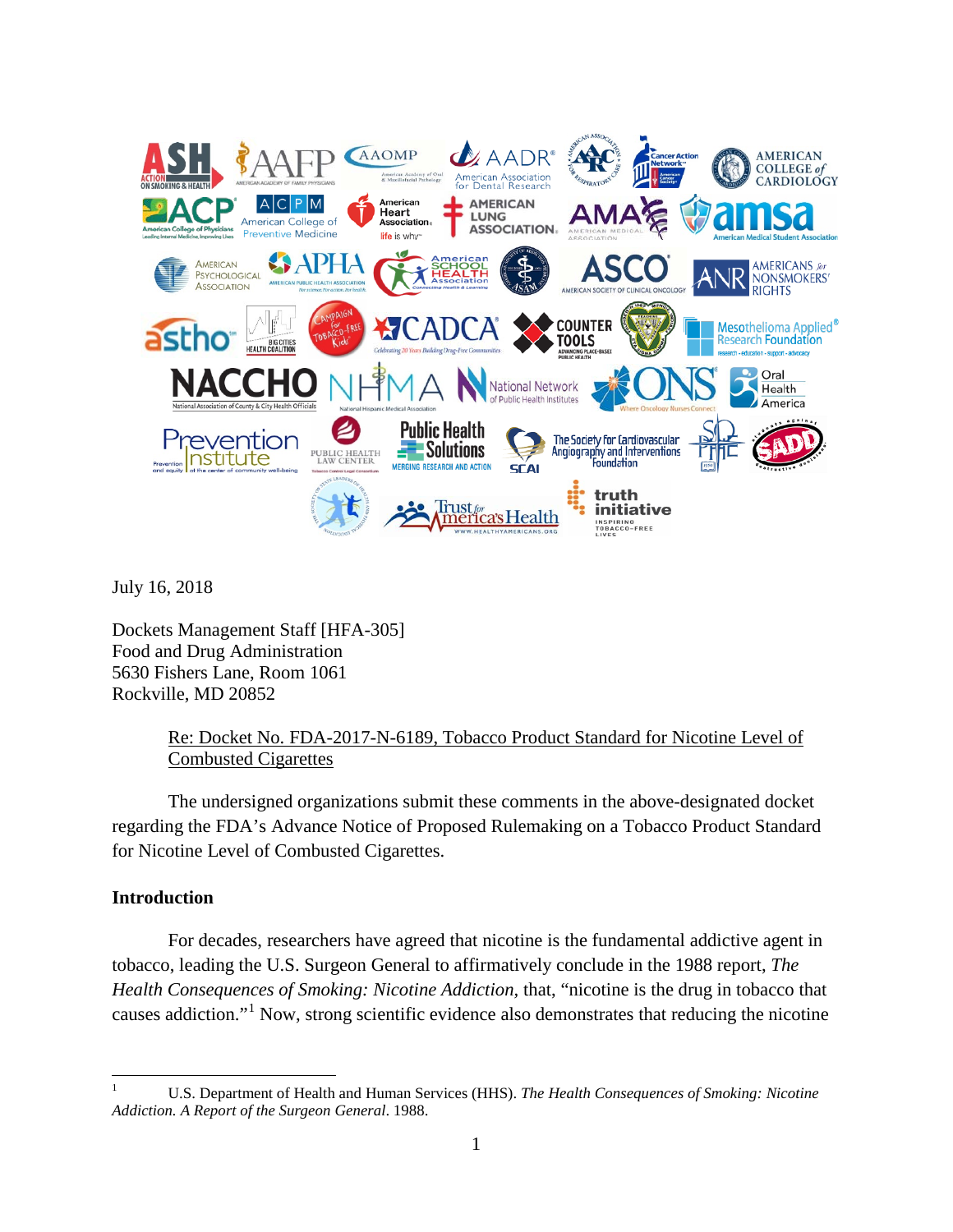content to a very low level can reduce smoking and nicotine addiction.<sup>[2](#page-1-0)</sup> Reducing nicotine levels in combustible tobacco products provides enormous potential to accelerate progress in preventing and reducing smoking and the death and disease it causes. We urge you to move forward with this proposal as quickly as possible.

As FDA noted in the Advance Notice of Proposed Rulemaking (ANPRM at 11822), reducing the nicotine content of cigarettes will: "(1) Give addicted users of cigarettes the choice and ability to quit more easily by reducing the nicotine to a minimally addictive or nonaddictive level and (2) reduce the risk of progression to regular use and nicotine dependence for persons who experiment with the tobacco products covered by the standard." Making cigarettes minimally or non-addictive will prevent most kids from ever becoming regular smokers and will increase the number of smokers who make a quit attempt and successfully quit. The FDA estimates that this proposal would prevent more than 33 million youth and young adults from becoming regular smokers this century, prompt 5 million smokers to quit within one year (rising to 1[3](#page-1-1) million in five years) and save more than 8 million lives by the end of the century.<sup>3</sup> The impact of this policy would be historic. There are few actions FDA could take that would prevent as many young people from smoking and save as many lives.

It is important, however, that FDA consider a nicotine product standard as part of a comprehensive set of regulatory policies to curb the use of combustible tobacco products. Thus, moving toward adoption of such a standard would not obviate the need to implement, as soon as possible, proposals that include prohibiting menthol in cigarettes and characterizing flavors in all tobacco products, as well as graphic health warnings for cigarettes. Moreover, there is, and will continue to be, a need for FDA to exercise its full authority to reduce the use of and pursue public education campaigns directed at informing the public of the health risks of all tobacco products, including those subject to the nicotine reduction proposal. Reducing nicotine in combustible products to minimally or non-addictive levels will not make those products "safe," and the public, particularly young people, need to understand that any use of these products will continue to carry substantial health risks.

## **I. Public Health Impact of Reducing Nicotine in Combustible Tobacco Products**

Despite great progress in curbing smoking prevalence in recent years, tobacco use – primarily smoking – remains the leading cause of preventable death and disease in the United States, killing more than [4](#page-1-2)80,000 Americans every year.<sup>4</sup> Nearly 38 million Americans currently

<span id="page-1-0"></span><sup>&</sup>lt;sup>2</sup> World Health Organization (WHO) Study Group on Tobacco Product Regulation, *Global Nicotine*<br>Reduction Strategy, 2015, <u>http://apps.who.int/iris/bitstream/10665/189651/1/9789241509329\_eng.pdf?ua=1</u>.

<span id="page-1-1"></span>Apelberg, BJ, et al., "Potential Public Health Effects of Reducing Nicotine Levels in Cigarettes in the United States," *New England Journal of Medicine*, published online March 15, 2018. See also Tobacco Product Standard for Nicotine Level of Combusted Cigarettes; Advanced Notice of Proposed Rulemaking, 83 Fed. Reg. at  $11818$  (March 16, 2018).

<span id="page-1-2"></span><sup>4</sup> HHS, *The Health Consequences of Smoking – 50 Years of Progress: A Report of the Surgeon General*, 2014.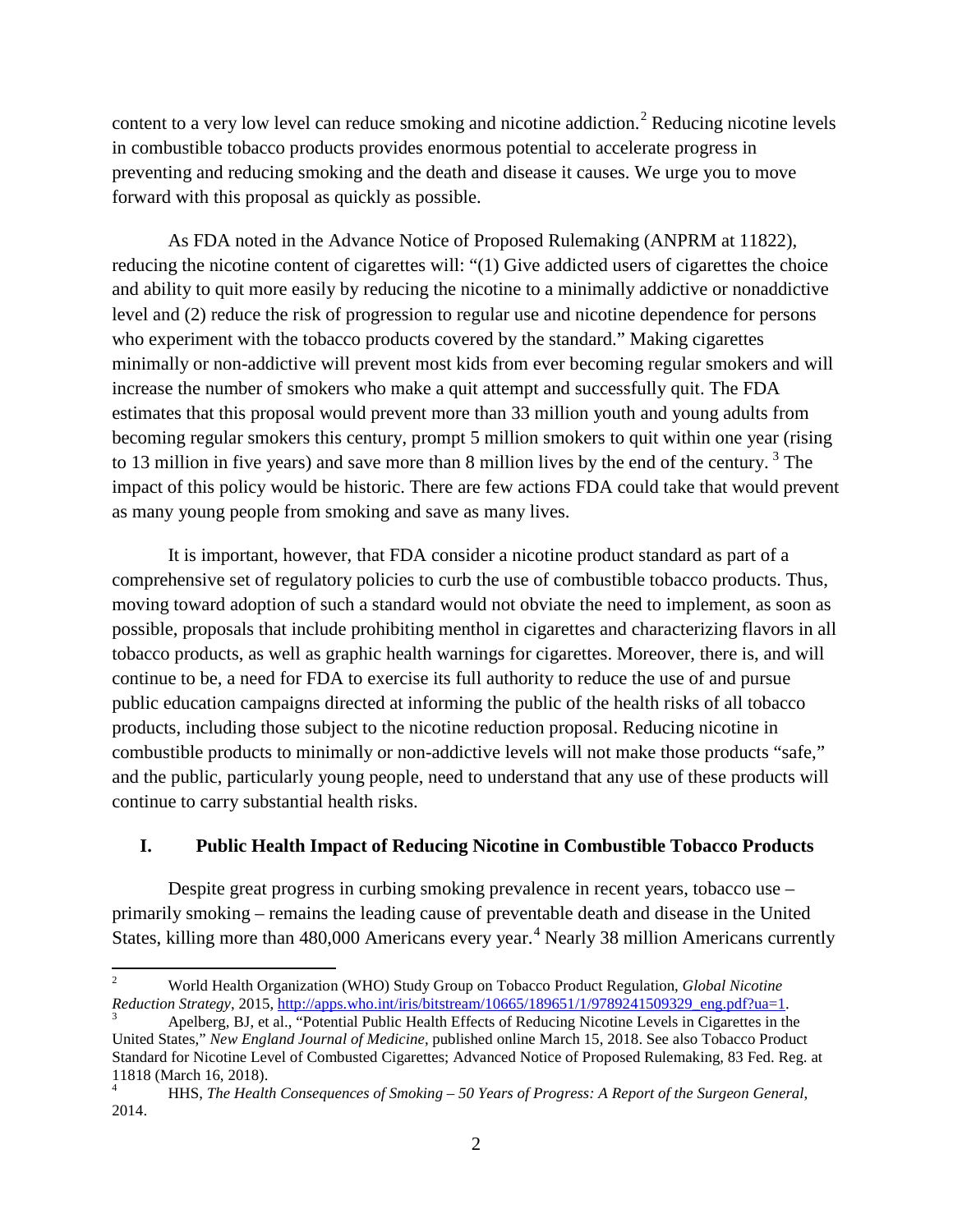smoke and every day about 2,300 kids try their first cigarette and another 350 additional kids become regular smokers.[5](#page-2-0) Approximately half of continuing smokers will die prematurely as a result of their addiction, losing at least a decade of life on average compared to nonsmokers.<sup>[6](#page-2-1)</sup>

Reducing the nicotine content in cigarettes to minimally or non-addictive levels will prevent young people who experiment from becoming addicted and save them from a lifetime of addiction, tobacco-caused disease, and premature death. It also will reduce the level of nicotine dependence in adult smokers, making it easier for them to quit. Ultimately, this will dramatically reduce the number of adult smokers. The FDA estimates that reducing nicotine levels in combusted tobacco products would prevent more than 33 million youth and young adults from initiating regular smoking by 2100. In addition, within five years, the FDA estimates it would cause 13 million smokers to quit, including five million within just the first year of implementation. Ultimately, more than 8 million lives would be saved by the end of the century.<sup>[7](#page-2-2)</sup>

# **A. Reducing the Nicotine Content of Cigarettes will Help Smokers Quit**

As stated by a Philip Morris researcher in 1972, "*No one has ever become a cigarette smoker by smoking cigarettes without nicotine***.**"[8](#page-2-3) Nicotine is the primary addictive agent in cigarettes.[9](#page-2-4) According to the U.S. Surgeon General, "the addiction caused by the nicotine in tobacco smoke is critical in the transition of smokers from experimentation to sustained smoking and, subsequently, in the maintenance of smoking for the majority of smokers who want to quit."<sup>[10](#page-2-5)</sup> Most adult smokers want to quit (nearly 70 percent) and wish they had never started (about 90 percent), but overcoming an addiction to nicotine is difficult and smokers often need to make multiple quit attempts before succeeding. $^{11}$  $^{11}$  $^{11}$ 

<span id="page-2-0"></span><sup>5</sup> CDC, "Current Cigarette Smoking Among Adults – United States, 2016," *Morbidity and Mortality Weekly Report* (*MMWR)* 67(2):53-59, January 19, 2018. [https://www.cdc.gov/mmwr/volumes/67/wr/pdfs/mm6702a1-](https://www.cdc.gov/mmwr/volumes/67/wr/pdfs/mm6702a1-H.pdf) [H.pdf;](https://www.cdc.gov/mmwr/volumes/67/wr/pdfs/mm6702a1-H.pdf) Substance Abuse and Mental Health Services Administration (SAMHSA), HHS, *Results from the 2016 National Survey on Drug Use and Health, NSDUH: Detailed Tables,* 2017.

<span id="page-2-1"></span>[https://www.samhsa.gov/data/sites/default/files/NSDUH-DetTabs-2016/NSDUH-DetTabs-2016.pdf.](https://www.samhsa.gov/data/sites/default/files/NSDUH-DetTabs-2016/NSDUH-DetTabs-2016.pdf)<br>
HHS, *The Health Consequences of Smoking – 50 Years of Progress: A Report of the Surgeon General*,<br>
2014.

<span id="page-2-2"></span><sup>2014.</sup> <sup>7</sup> Apelberg, BJ, et al., "Potential Public Health Effects of Reducing Nicotine Levels in Cigarettes in the United States," *New England Journal of Medicine*, published online March 15, 2018. See also Tobacco Product Standard for Nicotine Level of Combusted Cigarettes; Advanced Notice of Proposed Rulemaking, 83 Fed. Reg. at 11818 (March 16, 2018).

<span id="page-2-3"></span><sup>8</sup> Philip Morris, Dunn,W Jr., "Motives And Incentives In Cigarette Smoking"; R107. 1972. [https://www.industrydocumentslibrary.ucsf.edu/tobacco/docs/jspf0085.](https://www.industrydocumentslibrary.ucsf.edu/tobacco/docs/jspf0085) For additional industry quotes on nicotine, see Campaign for Tobacco-Free Kids fact sheet, "Tobacco Company Quotes: Nicotine as a Drug,"<br>https://www.tobaccofreekids.org/research/factsheets/pdf/0009.pdf.

<span id="page-2-4"></span>[https://www.tobaccofreekids.org/research/factsheets/pdf/0009.pdf.](https://www.tobaccofreekids.org/research/factsheets/pdf/0009.pdf) [9](https://www.tobaccofreekids.org/research/factsheets/pdf/0009.pdf) HHS, *How Tobacco Smoke Causes Disease: The Biology and Behavioral Basis for Smoking-Attributable Disease: A Report of the Surgeon General, 2010.*<br><sup>10</sup> HHS, *The Health Consequences of Smoking—50 Years of Progress, A Report of the Surgeon General,* 

<span id="page-2-5"></span><sup>2014.</sup> See also, HHS, *How Tobacco Smoke Causes Disease: The Biology and Behavioral Basis for Smoking-*

<span id="page-2-6"></span>*Attributable Disease: A Report of the Surgeon General, 2010, [http://www.ncbi.nlm.nih.gov/books/NBK53017/.](http://www.ncbi.nlm.nih.gov/books/NBK53017/)*<br><sup>11</sup> Babb, S, et al., "Quitting Smoking Among Adults—United States, 2000—2015," *MMWR* 65:1457–1464, 2017. Fong, G., et al., "The Near-Universal Experience of Regret Among Smokers in Four Countries: Findings from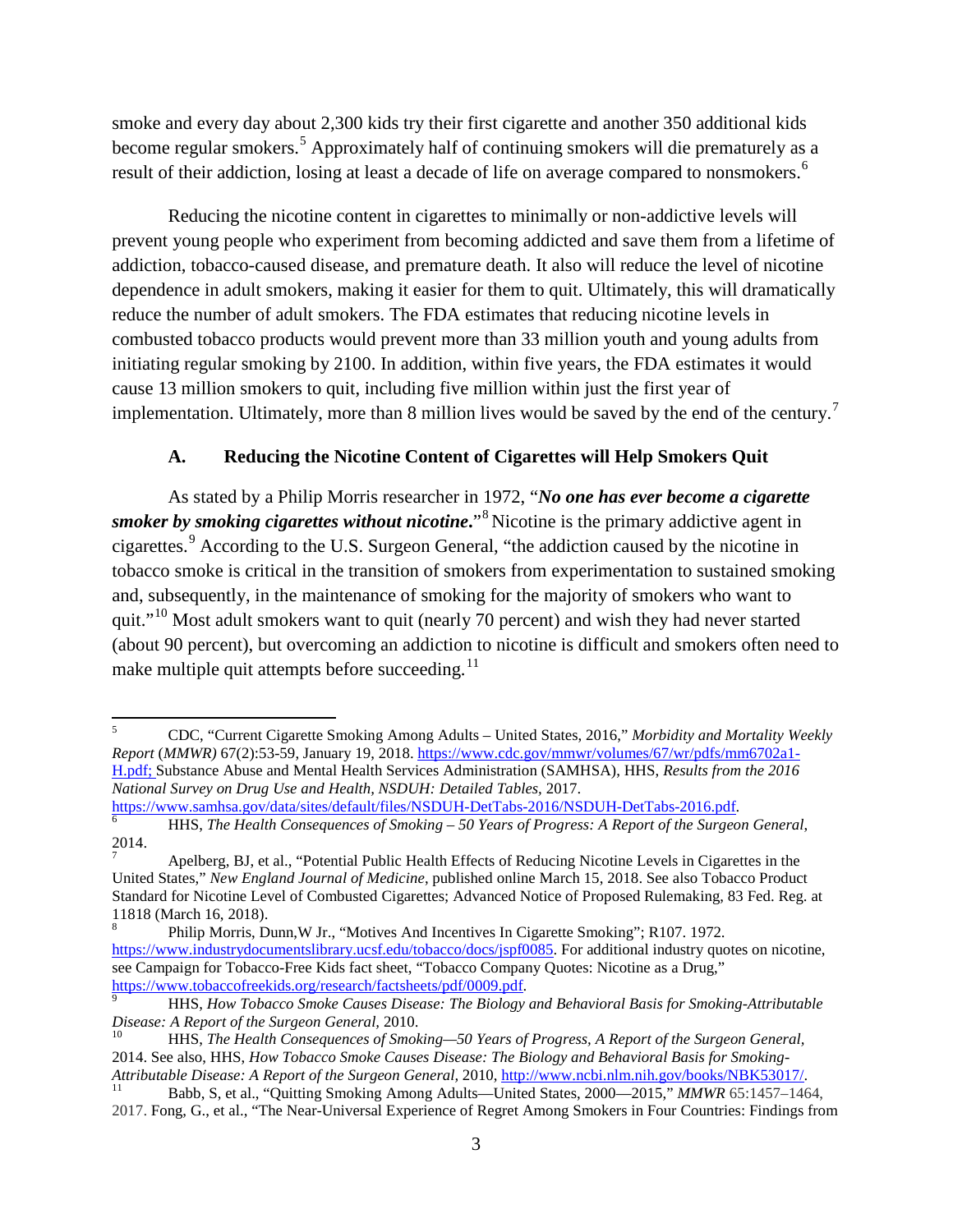Research demonstrates that significantly reducing nicotine levels holds great promise for accelerating progress in reducing smoking. Scientific evidence establishes that it is possible to lower nicotine levels in ways that dramatically reduce dependence. Based on a comprehensive review of the evidence, the World Health Organization Study Group on Tobacco Product Regulation concluded that reducing nicotine content in cigarettes could: $12$ 

- Reduce smoking acquisition and progression to addiction;
- Increase cessation and reduce relapse; and, ultimately,
- Reduce smoking prevalence.

The first large scale clinical trial of very low nicotine content (VLNC) cigarettes in the US, conducted in 2013-2014, randomly assigned over 800 smokers to use their usual brand of cigarettes or cigarettes with varying levels of nicotine for six weeks. Smokers assigned to smoke cigarettes with lower nicotine content smoked fewer cigarettes, reduced their exposure and dependence to nicotine, and reduced cravings, compared to the control group. The same study also found that those smoking cigarettes with the lowest nicotine content (0.4 mg/g) were twice as likely to report trying to quit in the 30 days after the study ended compared to those smoking cigarettes with 15.8 mg/g (34% vs. 17%). Smokers assigned to smoke cigarettes with 2.4 mg/g nicotine or less smoked between 23 and 30 percent fewer cigarettes per day at six-week follow-up compared to smokers assigned to smoke cigarettes with 15.8 mg/g nicotine.<sup>[13](#page-3-1)</sup>

Other smaller studies have shown that use of reduced nicotine cigarettes leads to reductions in smoking, nicotine dependence, and biomarkers of exposure to nicotine and other toxins.<sup>[14](#page-3-2)</sup> Research also shows that reduced nicotine cigarettes increase abstinence among smokers trying to quit.<sup>[15](#page-3-3)</sup> For example, a 2009-2010 randomized controlled trial in New Zealand assigned over 1400 smokers seeking treatment from the Quitline to receive VLNC cigarettes with standard Quitline care (nicotine replacement therapy and behavioral counseling) for six

 $\overline{\phantom{a}}$ 

the International Tobacco Control Policy Evaluation Survey," *Nicotine & Tobacco Research*, Vol. 6, Supplement 3, December 2004.

<span id="page-3-1"></span><span id="page-3-0"></span><sup>12</sup> WHO, *Global Nicotine Reduction Strategy*, 2015. <sup>13</sup> Donny, EC, et al., "Randomized trial of reduced-nicotine standards for cigarettes," *New England Journal of Medicine*, 373: 1340-1349, 2015.<br><sup>14</sup> See e.g., Donny EC, et al. Smoking in the absence of nicotine: behavioral, subjective and physiological

<span id="page-3-2"></span>effects over 11 days. *Addiction* 2007; 102: 324-34. Benowitz NL, et al., Nicotine and carcinogen exposure with smoking of progressively reduced nicotine content cigarette. *Cancer Epidemiol Biomarkers Prev* 2007; 16: 2479-85. Benowitz NL, et al., Urine nicotine metabolite concentrations in relation to plasma cotinine during low-level nicotine exposure. *Nicotine & Tobacco Research* 2009; 11: 954-60. Benowitz NL, et al. Smoking behavior and exposure to tobacco toxicants during 6 months of smoking progressively reduced nicotine content cigarettes. *Cancer Epidemiol Biomarkers Prev* 2012; 21: 761-9. Hatsukami DK, et al. Reduced nicotine content cigarettes: effects on toxicant exposure, dependence and cessation. *Addiction* 2010; 105: 343-55.<br><sup>15</sup> See e.g., Walker, N, et al., "The combined effect of very low nicotine content cigarettes, used as an adjunct

<span id="page-3-3"></span>to usual Quitine care (nicotine replacement therapy and behavioural support), on smoking cessation: a randomized controlled trial," *Addiction*, 107(10): 1857-1867, 2012. McRobbie, H, et al., "Complementing the standard multicomponent treatment for smokers with denicotinized cigarettes: a randomized controlled trial," *Nicotine & Tobacco Research*, 18(5): 1134-1141, 2016.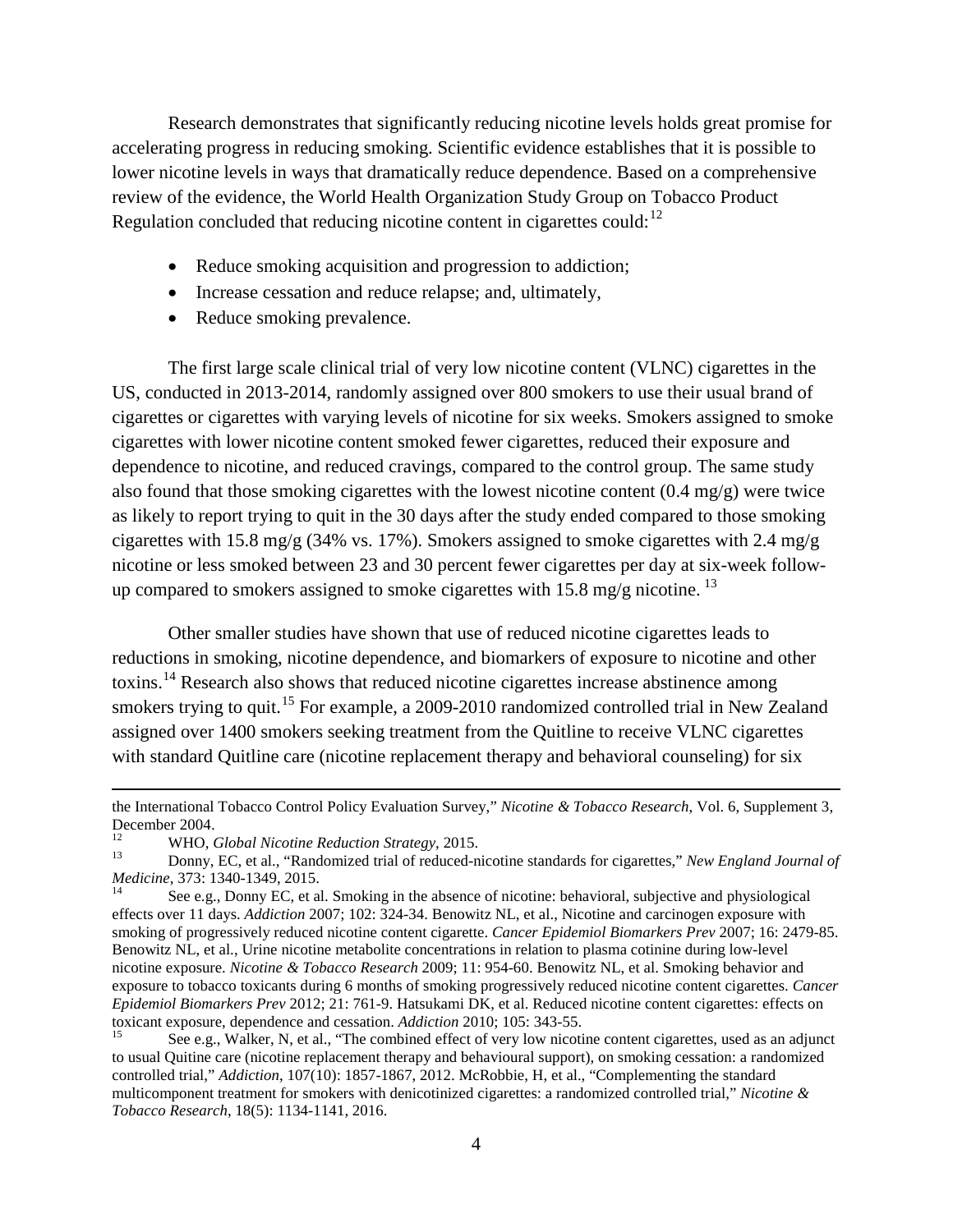weeks, or Quitline care alone. At 6-month follow-up, smokers who had received VLNC cigarettes were more likely to have quit smoking (33% vs. 28% seven-day point prevalence abstinence;  $23\%$  vs. 15% continuous abstinence).<sup>[16](#page-4-0)</sup> This evidence suggests that VLNC cigarettes can help smokers who are making a quit attempt.

#### **B. Reducing the Nicotine Content of Combustibles Will Prevent Kids from Becoming Addicted Smokers**

The FDA noted in the ANPRM (at 11821, 11823-11824) the powerful addictiveness of nicotine, particularly on the adolescent brain. Tobacco use almost always begins during adolescence and adolescents are particularly vulnerable to the addictive effects of nicotine because the brain continues to develop until about age 25. Because adolescence and young adulthood are critical periods of growth and development, exposure to nicotine may have lasting, adverse consequences on brain development.<sup>[17](#page-4-1)</sup> The parts of the brain most responsible for decision making, impulse control, sensation seeking, and susceptibility to peer pressure continue to develop and change through young adulthood.<sup>[18](#page-4-2)</sup> As a result, nicotine exposure during adolescence may result in impaired attention and memory, problems with learning, reduced selfcontrol and anxiety.[19](#page-4-3) Nicotine not only harms the adolescent brain, but is critical to the progression to regular smoking behavior, reinforcing a behavior that exposes smokers to the harmful chemicals responsible for tobacco-related death and disease. While ethical considerations limit the possibilities for research of VLNC on adolescents, a secondary analysis of data from the randomized controlled trial described earlier (Donny et al., 2015), found that young adults smoked fewer VLNC cigarettes per day than older adults after two weeks in the trial, suggesting that younger populations may be more sensitive and responsive to a nicotine reduction policy. $20$ 

#### **C. Vulnerable Populations Will Benefit from a Nicotine Reduction Policy**

As smoking rates have declined nationally, smoking has become increasingly concentrated among certain vulnerable populations. According to data from the 2012-2014

<span id="page-4-0"></span><sup>16</sup> Walker, N, et al., "The combined effect of very low nicotine content cigarettes, used as an adjunct to usual Quitine care (nicotine replacement therapy and behavioural support), on smoking cessation: a randomized controlled trial," Addiction, 107(10): 1857-1867, 2012.

<span id="page-4-1"></span>trial," *Addiction*, 107(10): 1857-1867, 2012. <sup>17</sup> HHS. *The Health Consequences of Smoking: 50 Years of Progress. A Report of the Surgeon General* , 2014; Institute of Medicine, *Public Health Implications of Raising the Minimum Age of Legal Access to Tobacco* 

<span id="page-4-2"></span>Institute of Medicine, Public Health Implications of Raising the Minimum Age of Legal Access to Tobacco *Products*, Washington, DC: The National Academies Press, 2015.

<span id="page-4-3"></span><sup>19</sup> England, LJ, et al., "Nicotine and the Developing Human: A Neglected Element in the Electronic Cigarette Debate." *American Journal of Preventive Medicine*, 2015; Goriounova NA, Mansvelder HD, "Short-and Long-Term Consequences of Nicotine Exposure During Adolescence for Prefrontal Cortex Neuronal Network Function," *Cold Spring Harbor Perspectives in Medicine*, 2012; Steinberg, Laurence, "Should the Science of Adolescent Brain Development Inform Public Policy?," Issues in Science and Technology, Volume XXVIII, Issue 3, Spring 2012.<br><sup>20</sup> Cassidy, RN, et al., "Age moderates smokers' subjective response to very low nicotine content cigarettes:

<span id="page-4-4"></span>evidence from a randomized controlled trial," *Nicotine & Tobacco Research*, published online April 28, 2018.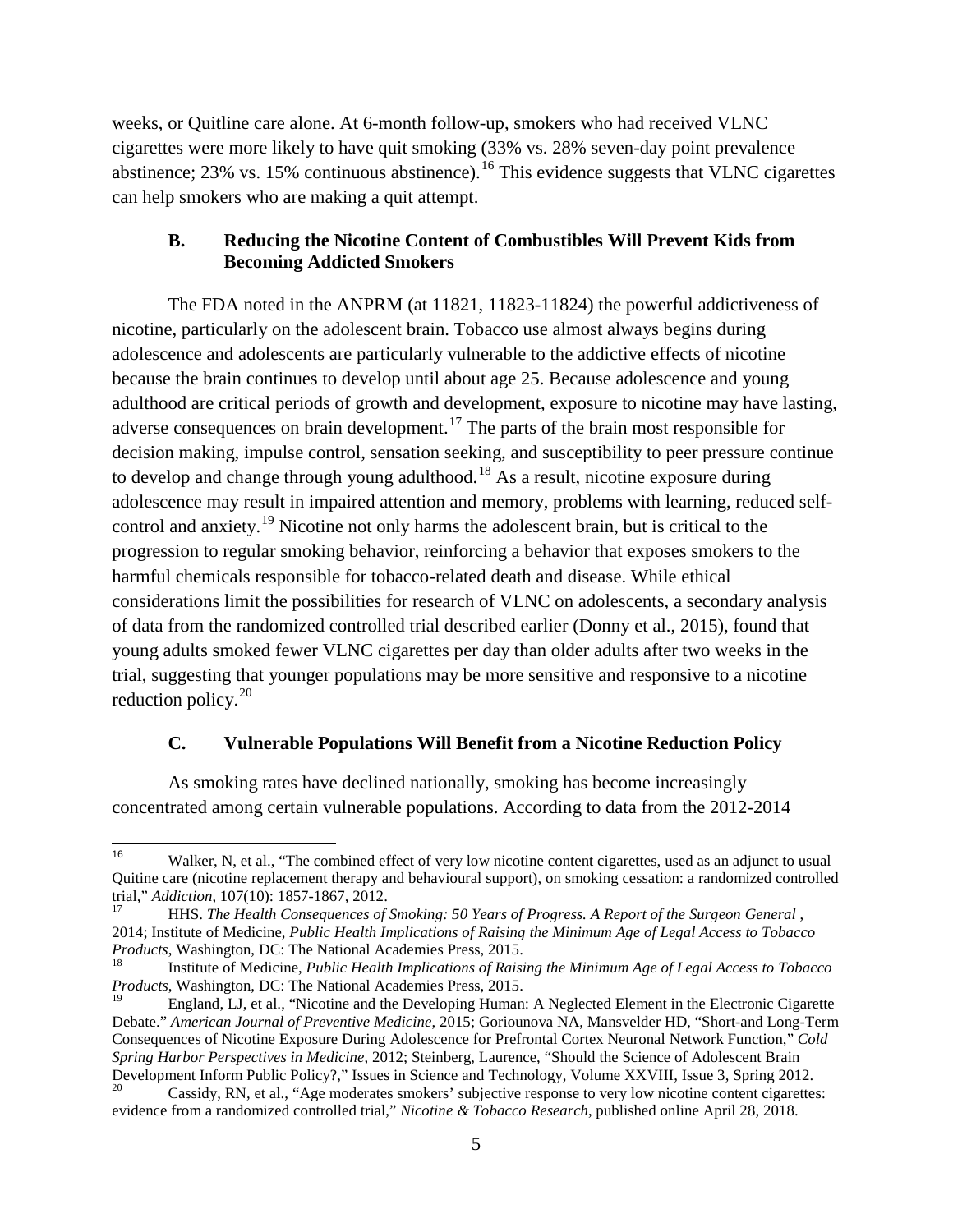National Survey on Drug Use and Health (NSDUH), 33.3% of adults with any mental illness were current (past month) smokers, compared to  $20.7\%$  of adults without any mental illness.<sup>[21](#page-5-0)</sup> Further, about three out of ten smokers  $(29.5\%)$  have a mental illness.<sup>[22](#page-5-1)</sup> Additional national data from the National Health Information Survey (NHIS) of adults ages 18 and over find that 35.8 percent of adults with serious psychological distress are current smokers, compared to 14.7 percent of adults without serious psychological distress.<sup>[23](#page-5-2)</sup>

It is important to ensure that a nicotine reduction policy would not exacerbate existing disparities by causing negative side effects for those with affective disorders. Fortunately, the evidence to date indicates that these populations do in fact benefit from VLNC cigarettes. A secondary analysis of data from the randomized controlled trial described earlier (Donny et al., 2015) found that smokers with elevated depressive symptoms at baseline who were assigned to smoke VLNC cigarettes did in fact show lower smoking rates and nicotine dependence, without worsening depressive symptoms.[24](#page-5-3) Preliminary *ad libitum* smoking session studies have also found that VLNC cigarettes do not affect psychiatric symptoms in schizophrenic patients and result in a reduction in cigarette craving, total puff volume, and nicotine withdrawal symptoms.<sup>[25](#page-5-4)</sup> VLNC cigarettes also have reduced addiction potential in other vulnerable populations, including smokers with opioid dependence and socioeconomically disadvantaged women, without substantial impact on withdrawal, craving, or compensatory smoking.<sup>[26](#page-5-5)</sup>

# **II. A Nicotine Content Standard Should Apply to Other Combustible Tobacco Products (***ANPRM Section A, Scope, Question 1***)**

To realize the potential public health benefits of a nicotine product standard, FDA must extend that standard beyond cigarettes, to other combustible tobacco products, particularly those that serve as or might serve as substitutes for cigarettes, such as roll-your-own tobacco (RYO)

<span id="page-5-0"></span><sup>21</sup> Lipari, R.N. and Van Horn, S.L. "Smoking and mental illngess among adults in the United States." *The CBHSQ Report:* March 30, 2017. Center for Behavioral Health Statistics and Quality, Substance Abuse and Mental Health Services Administration, Rockville, MD,<br>https://www.samhsa.gov/data/sites/default/files/report 2738/ShortReport-2738.html.

<span id="page-5-1"></span>CDC, "Vital Signs: Current Cigarette Smoking Among Adults Aged ≥18 Years with Mental Illness— United States, 2009-2011," *MMWR*, 62(5): 81-87, 2013. NSDUH defines any mental illness as "having a mental, behavioral, or emotional disorder, excluding developmental and substance use disorders, in the past 12 months" and defines current smoking as "smoking all or part of a cigarette within the 30 days preceding the interview."

<span id="page-5-2"></span><sup>23</sup> CDC, "Current Cigarette Smoking Among Adults – United States, 2016," *MMWR* 67(2):53-59, January 19, 2018. Serious psychological distress defined by the Kessler psychological distress scale. Across all age groups, current cigarette smoking increased significantly for each of the four categories of psychological distress (no, low, moderate, high).

<span id="page-5-3"></span><sup>24</sup> Tidey, JW, et al., "Effects of 6-week use of reduced-nicotine content cigarettes in smokers with and without elevated depressive symptoms," *Nicotine & Tobacco Research*, 19(1): 59-67, 2017.<br><sup>25</sup> Tidey, JW, et al., "Smoking topography characteristics of very low nicotine contenet cigarettes, with and

<span id="page-5-4"></span>without nicotine replacement, in smokers with schizophrenia and controls," *Nicotine & Tobacco Research*, 18(9): 1807-1812, 2016. Tidey, JW, et al., "Separate and combined effects of very low nicotine cigarettes and nicotine replacement in smokers with schizophrenia and controls," Nicotine & Tobacco Research, 15(1): 121-129, 2013.

<span id="page-5-5"></span>Higgins, ST, et al., "Addiction potential of cigarettes with reduced nicotine in populations with psychiatric disorders and other vulnerabilities to tobacco addiction," *JAMA Psychiatry*, 74(1): 1056-1064, 2017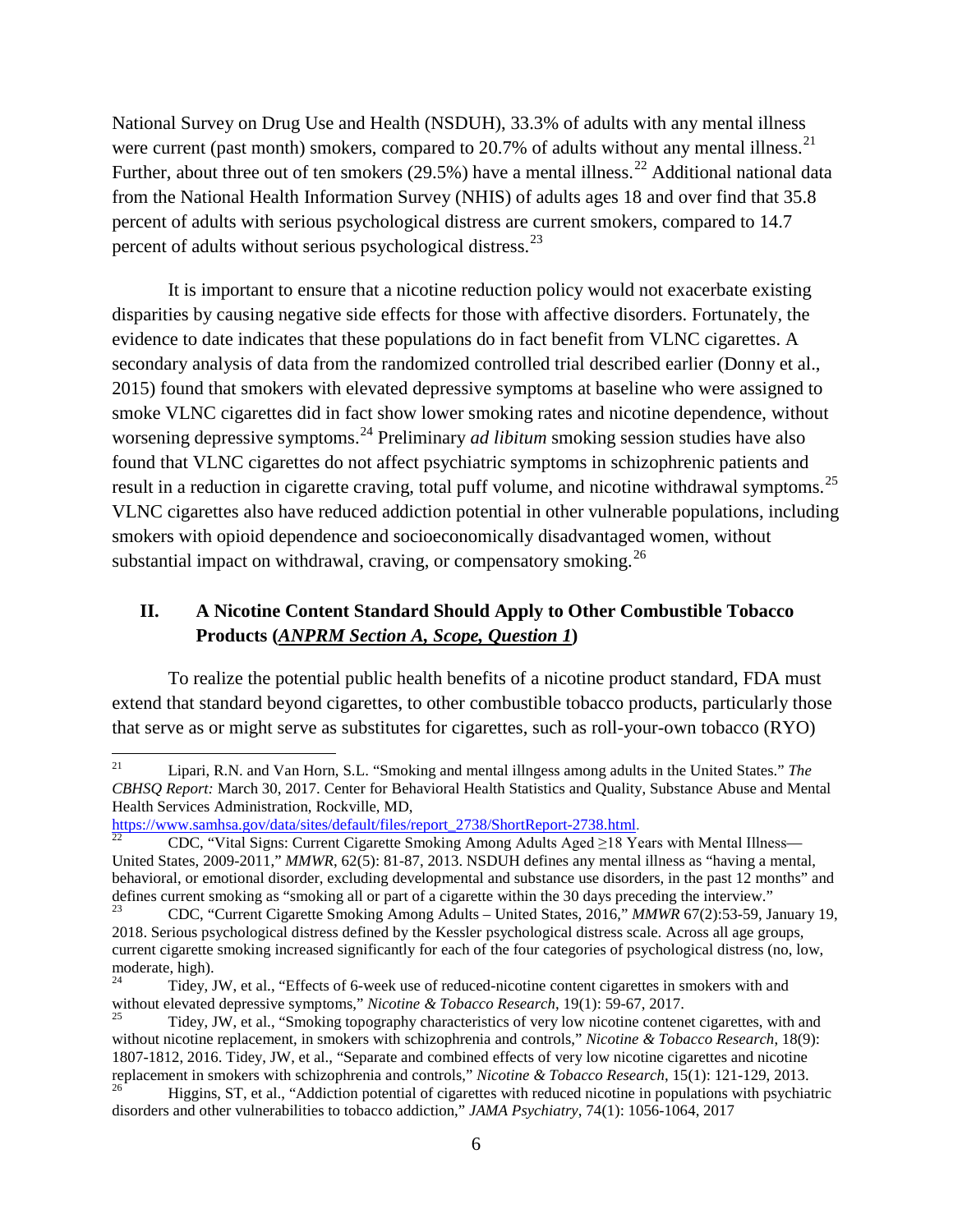and smaller cigars. As FDA noted in the ANPRM (at 11825), other combusted tobacco products have similar negative health effects to cigarettes and cigarette smokers may switch to these products if the nicotine reduction standard is only applied to cigarettes. Extending the proposed nicotine reduction policy to other combustible tobacco products will limit the possibility that cigarette smokers will switch to other dangerous combustible products. Furthermore, extending the nicotine standard to these products, which are often flavored and popular among youth, will prevent youth experimenters from becoming addicted to these and other tobacco products. It will also prevent tobacco manufacturers from circumventing a nicotine content standard in cigarettes by marketing and developing non-cigarette substitutes like the small flavored cigars the industry introduced after flavored cigarettes were removed from the market.

## **A. The Tobacco Industry Manipulates Loopholes in Product Regulation**

History shows that the tobacco industry is adept in manipulating loopholes in tobacco control regulations. Tobacco companies have skillfully modified their products to circumvent regulation and minimize the effectiveness of policies designed to reduce tobacco use. For example, in the 1960s and 1970s, "little cigars" that look like cigarettes were developed to avoid the ban on broadcast advertising of cigarettes and higher cigarette taxes.<sup>[27](#page-6-0)</sup>

More recently, manufacturers have modified their products to be classified as cigars rather than cigarettes to evade the  $TCA$ 's prohibition of characterizing flavors in cigarettes<sup>[28](#page-6-1)</sup> and the use of misleading cigarette descriptors such as "light" and "low."[29](#page-6-2) The 2012 Surgeon General's report, *Preventing Tobacco Use Among Youth and Young Adults*, noted that flavored cigarettes such as Sweet Dreams re-emerged as Sweet Dreams flavored cigars after the federal restriction on flavored cigarettes went into effect.<sup>[30](#page-6-3)</sup> In October 2009, U.S. Representatives Henry Waxman and Bart Stupak sent letters to two flavored cigarette companies, Cheyenne International and Kretek International, that began making little cigars shortly after the federal flavored cigarette ban went into effect.<sup>[31](#page-6-4)</sup> Rep. Waxman discovered that Kretek International

<span id="page-6-0"></span><sup>&</sup>lt;sup>27</sup> Delnevo, CD & Hrywna, M, "A Whole 'Nother Smoke' or a Cigarette in Disguise: How RJ Reynolds Reframed the Image of Little Cigars," *American Journal of Public Health* 97(8):1368-75, August 2007.<br><sup>28</sup> Delnevo, CD, et al., "Close, but no cigar: certain cigars are pseudo-cigarettes designed to evade

<span id="page-6-1"></span>regulation," *Tobacco Control* 26(3):349-354, May 2017. Delnevo, CD & Hrywna, M, "Clove cigar sales following the US flavoured cigarette ban," *Tobacco Control* 24(e4):e246-50, December 2015.

<span id="page-6-2"></span><sup>29</sup> See generally, Campaign for Tobacco-Free Kids, *Not Your Grandfather's Cigar: A New Generation of Cheap and Sweet Cigars Threatens a New Generation of Kids*, March 13, 2013, at 14-15 (*Not Your Grandfather's Cigar*),

<span id="page-6-3"></span>[http://www.tobaccofreekids.org/content/what\\_we\\_do/industry\\_watch/cigar\\_report/2013CigarReport\\_Full.pdf.](http://www.tobaccofreekids.org/content/what_we_do/industry_watch/cigar_report/2013CigarReport_Full.pdf)<br><sup>30</sup> HHS, *Preventing Tobacco Use Among Youth and Young Adults, A Report of the Surgeon General, 2012,*<br>http://www.cdc

<span id="page-6-4"></span>House Committee on Energy & Commerce, "Energy and Commerce Committee Requests Information on Sales and Marketing of Flavored Tobacco Products," October 2, 2009, accessed April 18, 2012 at [http://democrats.energycommerce.house.gov/index.php?q=news/energy-and-commerce-committee-requests](http://democrats.energycommerce.house.gov/index.php?q=news/energy-and-commerce-committee-requests-information-on-sales-and-marketing-of-flavored-tobacco-p)[information-on-sales-and-marketing-of-flavored-tobacco-p.](http://democrats.energycommerce.house.gov/index.php?q=news/energy-and-commerce-committee-requests-information-on-sales-and-marketing-of-flavored-tobacco-p)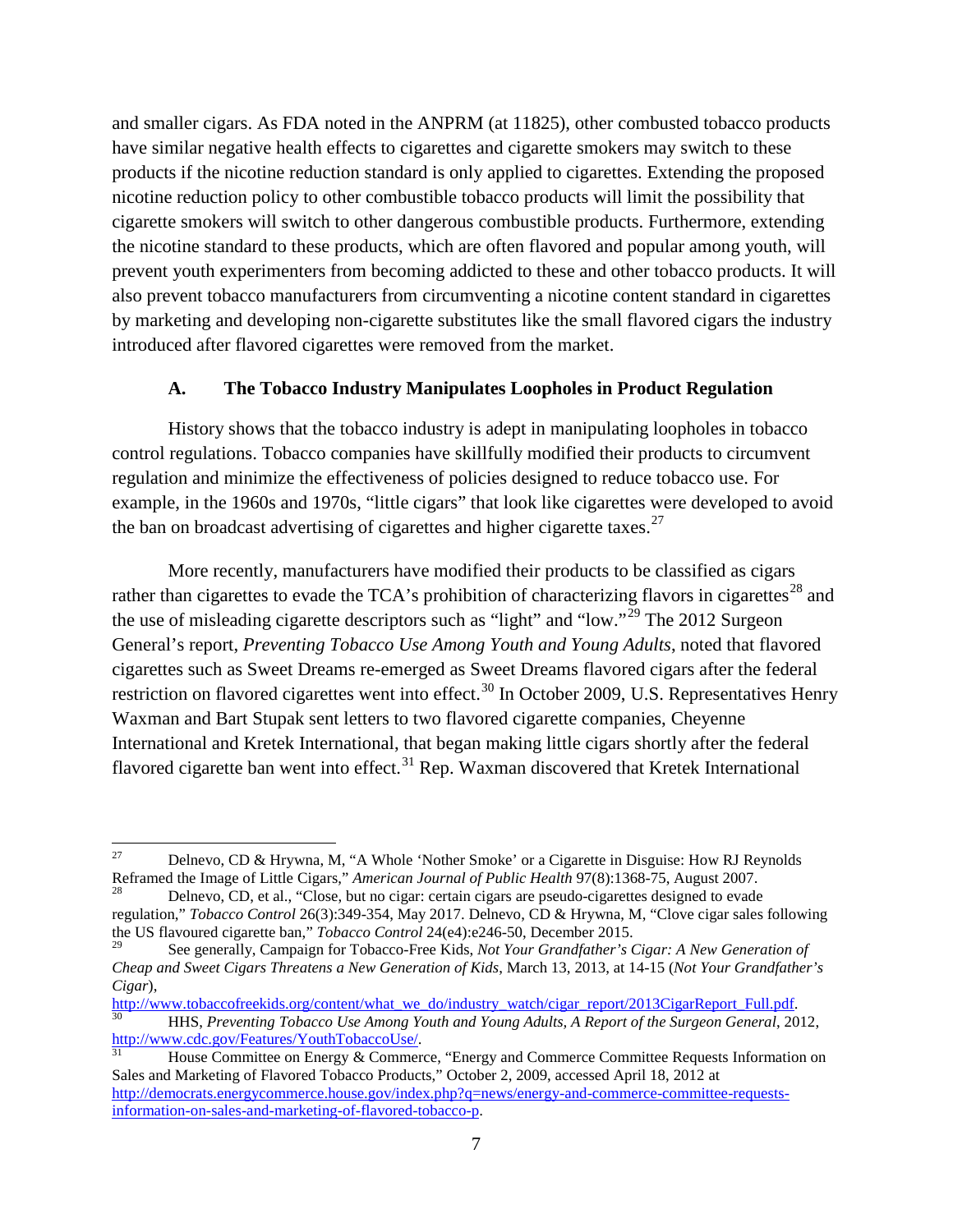intentionally changed its cigarettes to cigars to exploit a loophole in the  $TCA$ <sup>[32](#page-7-0)</sup>. In December 2016, the FDA issued warning letters to four tobacco manufacturers – Swisher International, Inc., Cheyenne International LLC, Prime Time International Co. and Southern Cross Tobacco Company Inc. – for marketing and selling fruit-flavored cigarettes labeled as cigars, in violation of the Tobacco Control Act.<sup>[33](#page-7-1)</sup>

Tobacco companies have also added weight to filters to allow for reclassification of their cigarettes or "little cigars" as "large cigars" subject to lower federal excise taxes.<sup>[34](#page-7-2)</sup> Moreover, tobacco companies intentionally designed and marketed little cigars as similar products to cigarettes to appeal to cigarette smokers.[35](#page-7-3)

FDA recognized reclassification as a potential problem in its Final Regulatory Impact Analysis of the final deeming rule when it stated, "Deeming all tobacco products, except accessories of a newly deemed tobacco product, to be subject to chapter IX of the FD&C Act would be the necessary first step to rectify an institutional failure in which tobacco products that are close substitutes are not regulated by FDA in a like manner. …Historically, when products have been taxed or regulated differently, substitutions have occurred."<sup>[36](#page-7-4)</sup>

There is little doubt that tobacco companies will promote cigars and potentially other combustible tobacco products as alternatives to cigarettes if the nicotine policy does not address other forms of combustible tobacco. Failure to extend the prohibition to other combusted tobacco products would greatly limit the chances for the regulation to accomplish its goal.

<span id="page-7-0"></span><sup>&</sup>lt;sup>32</sup> Representative Henry A. Waxman, "Rep. Waxman Urges FDA to Ban Clove-Flavored Cigars," Letter to FDA Commissioner Margaret Hamburg, March 28, 2011, accessed April 18, 2012 at [http://democrats.energycommerce.house.gov/index.php?q=news/rep-waxman-urges-fda-to-ban-clove-flavored-](http://democrats.energycommerce.house.gov/index.php?q=news/rep-waxman-urges-fda-to-ban-clove-flavored-cigars)

<span id="page-7-1"></span> $\frac{cigars}{33}$  $\frac{cigars}{33}$  $\frac{cigars}{33}$ . FDA, Center for Tobacco Products, "FDA takes action against four tobacco manufacturers for illegal sales of flavored cigarettes labeled as little cigars or cigars," December 9, 2016,<br>http://www.fda.gov/NewsEvents/Newsroom/PressAnnouncements/ucm532563.htm.

<span id="page-7-2"></span>Delnevo, CD, et al., "Close, but no cigar: certain cigars are pseudo-cigarettes designed to evade regulation," *Tobacco Control* 26(3):349-354, May 2017. Campaign for Tobacco-Free Kids, *Not Your Grandfather's Cigar: A New Generation of Cheap and Sweet Cigars Threatens a New Generation of Kids*, March 13, 2013, at 14- 15 (*Not Your Grandfather's Cigar*),

<span id="page-7-3"></span>Delnevo, CD, et al., "Close, but no cigar: certain cigars are pseudo-cigarettes designed to evade regulation," *Tobacco Control* 26(3):349-354, May 2017.<br><sup>36</sup> FDA, *Deeming Tobacco Products to be Subject to the Food, Drug, and Cosmetic Act, as Amended by the* 

<span id="page-7-4"></span>*Family Smoking Prevention and Tobacco Control Act; Regulations Restricting the Sale and Distribution of Tobacco Products and Required Warning Statements for Tobacco Product Packages and Advertisements, Final Regulatory Impact Analysis; Final Regulatory Flexibility Analysis; Unfunded Mandates Reform Act Analysis*, May 2016, at 60- 61,

[https://www.fda.gov/downloads/AboutFDA/ReportsManualsForms/Reports/EconomicAnalyses/UCM500254.pdf.](https://www.fda.gov/downloads/AboutFDA/ReportsManualsForms/Reports/EconomicAnalyses/UCM500254.pdf)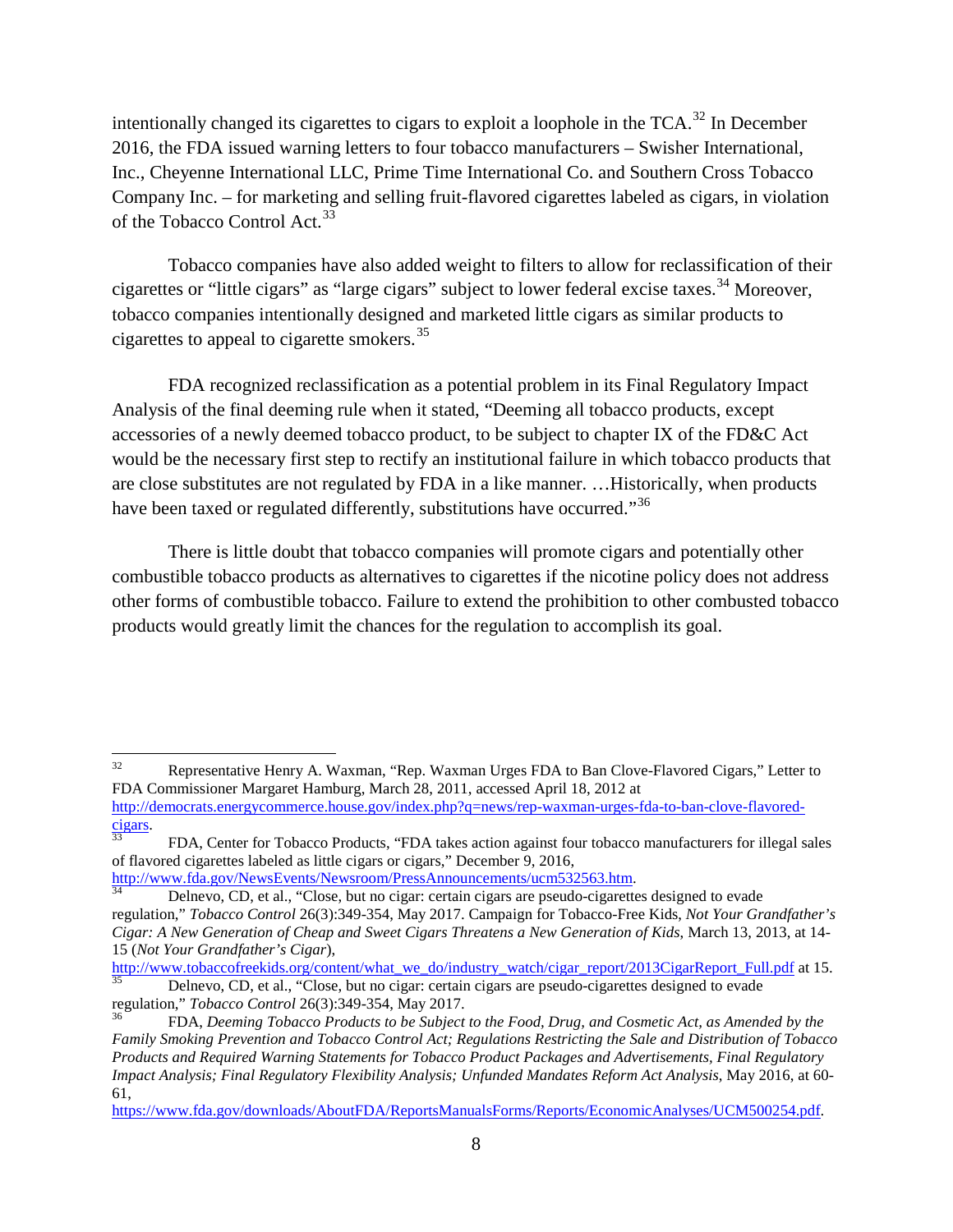#### **B. Cigars Are a Harmful and Addictive Substitute for Cigarettes**

There is no rational basis for reducing nicotine levels in cigarettes, while leaving cigars highly addictive. Cigars pose an increased risk of disease and addiction. Cigar smoke contains many of the same harmful constituents as cigarette smoke and may have higher levels of several harmful compounds. Cigar smoking causes cancer of the oral cavity, larynx, esophagus and lung and some cigar smokers are at increased risk for heart disease, chronic obstructive pulmonary disease (COPD) and an aortic aneurysm.<sup>[37](#page-8-0)</sup>

Furthermore, cigars contain nicotine and can deliver nicotine at levels high enough to produce dependence among cigar smokers.<sup>[38](#page-8-1)</sup> Nicotine content is not always associated with the size of the cigar. A study found that some cigarillos had higher levels of free nicotine per mass compared to large cigars, leading the authors to state, "consumers smoking the same brand of cigar may unintentionally be exposed to varying doses of nicotine and potentially other smoke constituents."[39](#page-8-2)

Nicotine levels in cigars vary by product and the type of tobacco used. One full-size cigar may contain as much tobacco as a whole pack of cigarettes and thus contains much more nicotine than one cigarette. Cigarettes contain an average of about 10-15 mg of nicotine;<sup>[40](#page-8-3)</sup> many popular brands of larger cigars contain between  $100$  and  $200$  mg.<sup>[41](#page-8-4)</sup>

The amount of nicotine delivered to the cigar smoker depends on various factors, such as how the cigar is smoked, the number of puffs taken, and the degree of inhalation.<sup>[42](#page-8-5)</sup> The high pH of cigar smoke means that the nicotine is in its free, unprotonated form, making it easily

<sup>39</sup> American Cancer Society, "Is Any Type of Smoking Safe?" March 6, 2018,<br>https://www.cancer.org/cancer/cancer-causes/tobacco-and-cancer/is-any-type-of-smoking-safe.html.

<span id="page-8-0"></span><sup>&</sup>lt;sup>37</sup> National Cancer Institute (NCI)*, Cigars: Health Effects and Trends. Smoking and Tobacco Control Monograph No. 9, 1998, http://cancercontrol.cancer.gov/Brp/tcrb/monographs/9/m9\_complete.pdf.* 

<span id="page-8-1"></span>Henningfield, JE, et al., "Nicotine concentration, smoke pH and whole tobacco aqueous pH of some cigar brands and types popular in the United States," *Nicotine & Tobacco Research* 1(2):163-168, 1999, at 166. NCI Monograph 9, at 186, 191. Baker, F, et al., "Health Risks Associated With Cigar Smoking," *Journal of the American Medical Association* 284(6):735-740, 2000, at 737. Fabian, LA, et al., "*Ad lib* Smoking of Black & Mild Cigarillos and Cigarettes," *Nicotine & Tobacco Research* 14(3):368-371, March 2012, at 370. Goel, R, et al., "A Survey of Nicotine Yields in Small Cigar Smoke: Influence of Cigar Design and Smoking Regimens," *Nicotine & Tobacco Research*, published online September 15, 2017. Pickworth, WB, et al., "Dual Use of Cigarettes, Little Cigars, Cigarillos, and Large Cigars: Smoking Topography and Toxicant Exposure," *Tobacco Regulatory Science* 3(Suppl 1):S72-S83, April 2017, at S79. Claus, ED, "Use Behaviors, Dependence, and Nicotine Exposure Associated with Ad Libitum Cigar Smoking," *Tobacco Regulatory Science* 4(1):548-561, 2018, at 558.

<span id="page-8-2"></span><sup>39</sup> Koszowski, B, et al., "Nicotine Content and Physical Properties of Large Cigars and Cigarillos in the United States," *Nicotine & Tobacco Research* 20(3):393-398, 2018, at 395, 397.

<span id="page-8-3"></span>Henowitz, N and Henningfield, J., "Reducig the nicotine content to make cigarettes less addictive," Tobacco Control, 22:i14-i17, 2013.<br><sup>41</sup> American Cancer Society, "Is Any Type of Smoking Safe?" March 6, 2018,<br>https://www.cancer.org/cancer/cancer-causes/tobacco-and-cancer/is-any-type-of-smoking-safe.html.

<span id="page-8-4"></span>

<span id="page-8-5"></span>Henningfield, JE, et al., "Nicotine concentration, smoke pH and whole tobacco aqueous pH of some cigar brands and types popular in the United States," *Nicotine & Tobacco Research* 1(2):163-168, 1999, at 165. NCI Monograph 9, at 186.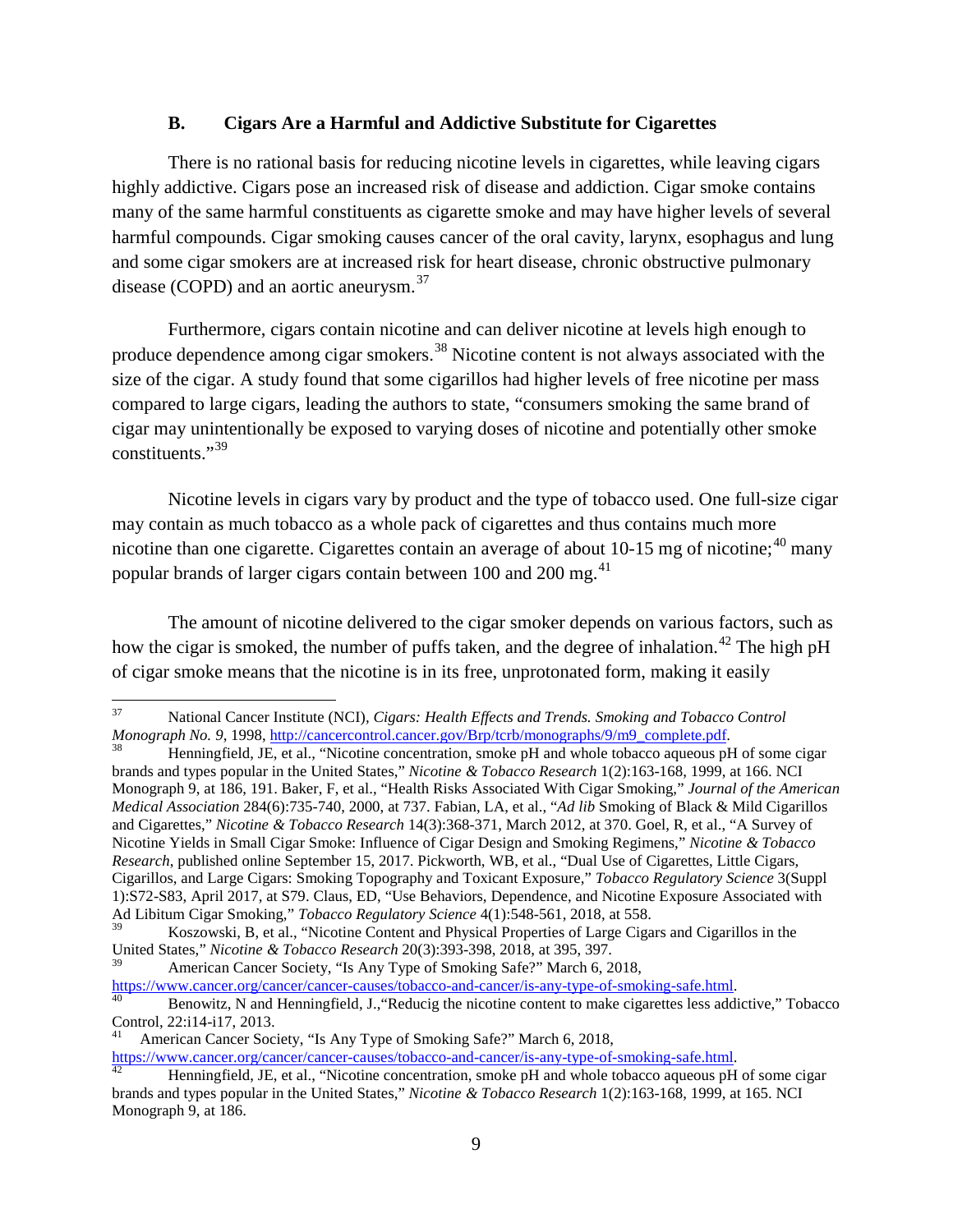absorbed through the oral mucosa, even if the users do not fully inhale the smoke.<sup>[43](#page-9-0)</sup> A leading review of the science of cigar smoking concluded that, "[c]igars are capable of providing high levels of nicotine at a sufficiently rapid rate to produce clear physiological and psychological effects that lead to dependence, even if the smoke is not inhaled."<sup>[44](#page-9-1)</sup>

Authors of a recent study looking at a variety of cigar products noted, "it is clear that all cigar products delivered significant and addictive quantities of nicotine and CO – findings that support the rationale for their regulation."<sup>[45](#page-9-2)</sup>

Exempting cigars from a reduced nicotine standard is likely to lead current cigarette smokers to switch to cigars or use both cigarettes and cigars to satisfy their need for nicotine. It is not uncommon for cigarette smokers to replace cigarettes with cigars.<sup>[46](#page-9-3)</sup> According to 2013-2014 data from the Population Assessment of Tobacco and Health (PATH) study, nearly 30 percent of premium cigars smokers were former cigarette smokers, as were 10 to 15 percent of non-premium cigar users (non-premium large cigars, cigarillos, filtered cigars).<sup>[47](#page-9-4)</sup> The 2012-2013 National Adult Tobacco Survey (NATS) found similar results - 23 percent of premium cigar smokers, 15.3 percent of cigarillo/mass market cigar smokers, and 12.3 percent of little filtered cigar smokers were former cigarette smokers.[48](#page-9-5)

Secondary cigar smokers, those who smoked cigarettes before smoking cigars, often inhale and smoke more than cigar smokers who have never used cigarettes (primary cigar smokers).<sup>[49](#page-9-6)</sup> Because of their tendency to inhale the smoke, secondary cigar smokers can take in

<span id="page-9-1"></span><span id="page-9-0"></span><sup>43</sup> NCI Monograph 9, at ii, 4, 11, 97, 183, 191.<br>
44 Baker, F., et al., "Health Risks Associated With Cigar Smoking," *Journal of the American Medical Association*, 284(6): 735-740, 2000, at 737.

<span id="page-9-2"></span>Pickworth, WB, et al., "Dual Use of Cigarettes, Little Cigars, Cigarillos, and Large Cigars: Smoking Topography and Toxicant Exposure," *Tobacco Regulatory Science* 3(Suppl 1):S72-S83, April 2017, at S79. Corey, CG, et al., "U.S. adult cigar smoking patterns, purchasing behaviors, and reasons for use according

<span id="page-9-3"></span>to cigar type: Findings from the Population Assessment of Tobacco and Health (PATH) Study, 2013-14," *Nicotine & Tobacco Research*, published online September 15, 2017. Cohn, A, et al., "The Other Combustible Products: Prevalence and Correlates of Little Cigar/Cigarillo Use Among Cigarette Smokers," *Nicotine & Tobacco Research* 17(12):1473-1481, 2015.<br><sup>47</sup> Corey, CG, et al., "U.S. adult cigar smoking patterns, purchasing behaviors, and reasons for use according

<span id="page-9-4"></span>to cigar type: Findings from the Population Assessment of Tobacco and Health (PATH) Study, 2013-14," *Nicotine* & Tobacco Research, published online September 15, 2017.

<span id="page-9-5"></span>Corey, CG, et al., "Little Filtered Cigar, Cigarillo, and Premium Cigar Smoking Among Adults — United States, 2012-2013," *MMWR* 63(30):650-654, August 1, 2014, at 652, 653. The study authors defined premium cigar smokers as "those reporting their usual cigar did not have a filter or tip and the name of their usual brand was a brand name of a hand-rolled cigar or a cigar described by the manufacturer or merchant as containing high-grade tobaccos in the filler, binder, or wrapper."

<span id="page-9-6"></span><sup>49</sup> Claus, ED, "Use Behaviors, Dependence, and Nicotine Exposure Associated with Ad Libitum Cigar Smoking," *Tobacco Regulatory Science* 4(1):548-561, 2018. Rosenberry, ZR, Pickworth, WB, & Koszowski, B, "Large Cigars: Smoking Topography and Toxicant Exposure," *Nicotine & Tobacco Research* 20(2):183-191, 2018, at 189.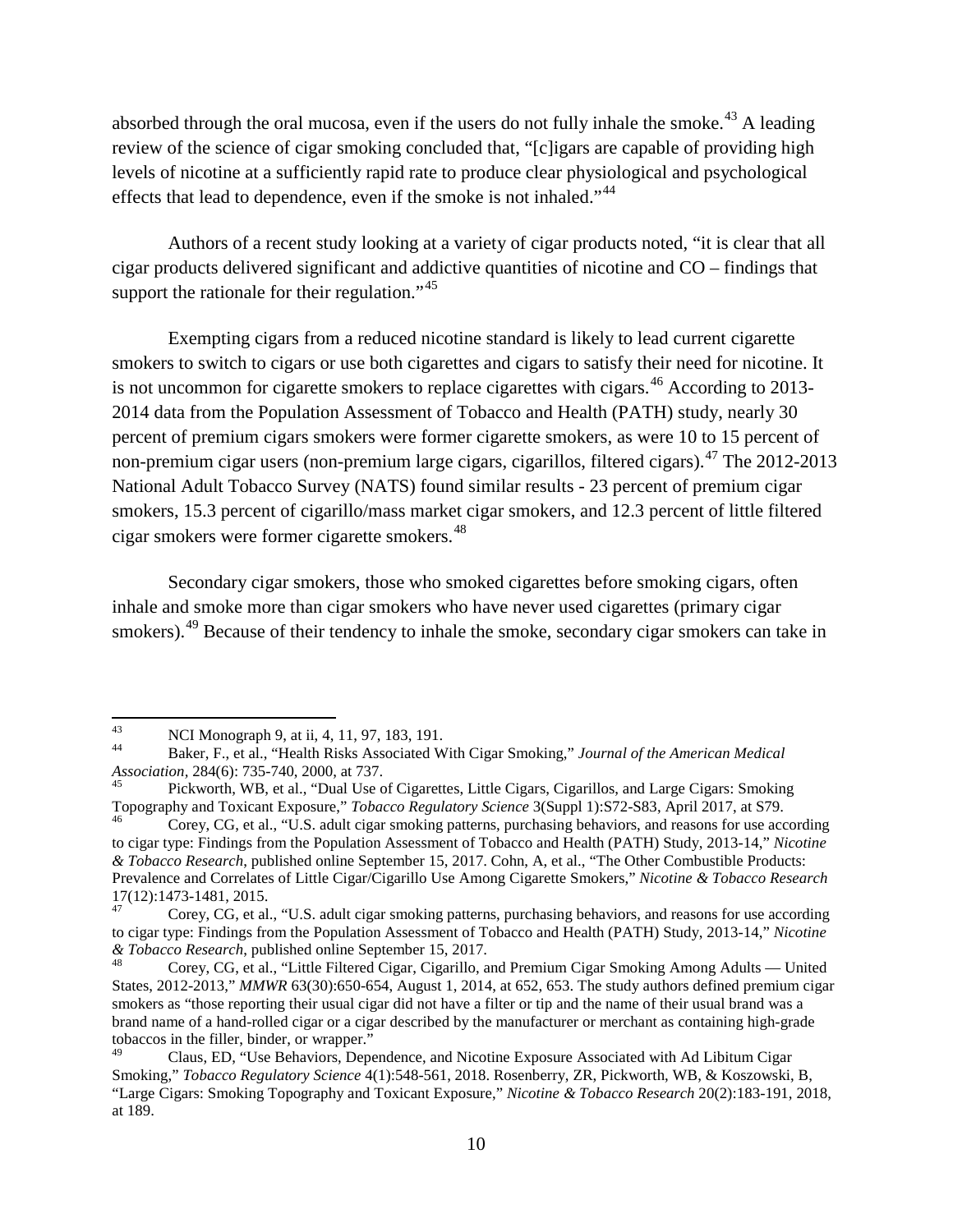more nicotine compared to primary cigar smokers.<sup>[50](#page-10-0)</sup> They also show higher scores of nicotine dependence than primary cigar smokers.<sup>[51](#page-10-1)</sup>

PATH data from 2013-2014 show that a fair number of cigar smokers also smoke cigarettes (dual use): nearly 30 percent (29.9%) of premium cigar users and more than half of users of other cigar products (non-premium large cigars, cigarillos, filtered cigars) were also current cigarette smokers.<sup>[52](#page-10-2)</sup> The 2012-2013 NATS reported similar results, with 35.1 percent of premium cigar smokers, 58.3 percent of cigarillo/mass market cigar smokers, and 75.2 percent of little filtered cigar smokers dual using with cigarettes.<sup>[53](#page-10-3)</sup> Cigarette use in the past 30 days can predict current cigar use.[54](#page-10-4)

Like secondary cigar smokers, dual users tend to inhale cigar smoke, compared to cigar smokers who never smoked cigarettes.<sup>[55](#page-10-5)</sup> Dual users smoke cigars in such a way as to obtain a satisfactory level of nicotine,<sup>[56](#page-10-6)</sup> but they also show greater levels of dependence than exclusive cigar users.[57](#page-10-7) Adolescents who ever used cigars products (cigars, cigarillos, or little cigars) or used them in the past 30 days reported more frequent cigarette smoking in the past month, more daily smoking in the past month, and, notably, higher levels of nicotine dependence compared to adolescents who did not use cigar products.<sup>[58](#page-10-8)</sup>

<span id="page-10-1"></span><span id="page-10-0"></span><sup>&</sup>lt;sup>50</sup> NCI Monograph 9, at 94.<br>
Claus, ED, "Use Behaviors, Dependence, and Nicotine Exposure Associated with Ad Libitum Cigar<br>
Smoking," *Tobacco Regulatory Science* 4(1):548-561, 2018.

<span id="page-10-2"></span>Corey, CG, et al., "U.S. adult cigar smoking patterns, purchasing behaviors, and reasons for use according to cigar type: Findings from the Population Assessment of Tobacco and Health (PATH) Study, 2013-14," *Nicotine* & Tobacco Research, published online September 15, 2017.

<span id="page-10-3"></span>*Corey, CG, et al., "Little Filtered Cigar, Cigarillo, and Premium Cigar Smoking Among Adults — United* States, 2012-2013," *MMWR* 63(30):650-654, August 1, 2014, at 652, 653. The study authors defined premium cigar smokers as "those reporting their usual cigar did not have a filter or tip and the name of their usual brand was a brand name of a hand-rolled cigar or a cigar described by the manufacturer or merchant as containing high-grade tobaccos in the filler, binder, or wrapper."<br> $U_{\text{S}4}$  Culler, Let al. "Seven Year Pati

<span id="page-10-4"></span><sup>54</sup> Cullen, J, et al., "Seven-Year Patterns in US Cigar Use Epidemiology Among Young Adults Aged 18–25 Years: A Focus on Race/Ethnicity and Brand," *American Journal of Public Health* 101(10):1955-62, October 2011,

<span id="page-10-5"></span><sup>&</sup>lt;sup>55</sup> Baker, F, et al., "Health Risks Associated With Cigar Smoking," *Journal of the American Medical Association* 284(6):735-740, 2000, at 737. NCI Monograph 9, at 185.

<span id="page-10-6"></span>Pickworth, WB, et al., "Dual Use of Cigarettes, Little Cigars, Cigarillos, and Large Cigars: Smoking Topography and Toxicant Exposure," *Tobacco Regulatory Science* 3(Suppl 1):S72-S83, April 2017, at 7. Rosenberry, ZR, Pickworth, WB, & Koszowski, B, "Large Cigars: Smoking Topography and Toxicant Exposure,"

<span id="page-10-7"></span>*Nicotine & Tobacco Research* 20(2):183-191, 2018, at 189.<br><sup>57</sup> Rostron, BL, Schroeder, MJ, & Ambrose, BK, "Dependence symptoms and cessation intentions among US adult daily cigarette, cigar, and e-cigarette users, 2012-20

<span id="page-10-8"></span>Schuster, RM, Hertel, AW, & Mermelstein, R, "Cigar, Cigarillo, and Little Cigar Use Among Current Cigarette-Smoking Adolescents," *Nicotine & Tobacco Research* 15(5):925-931, May 2013, at 927-928.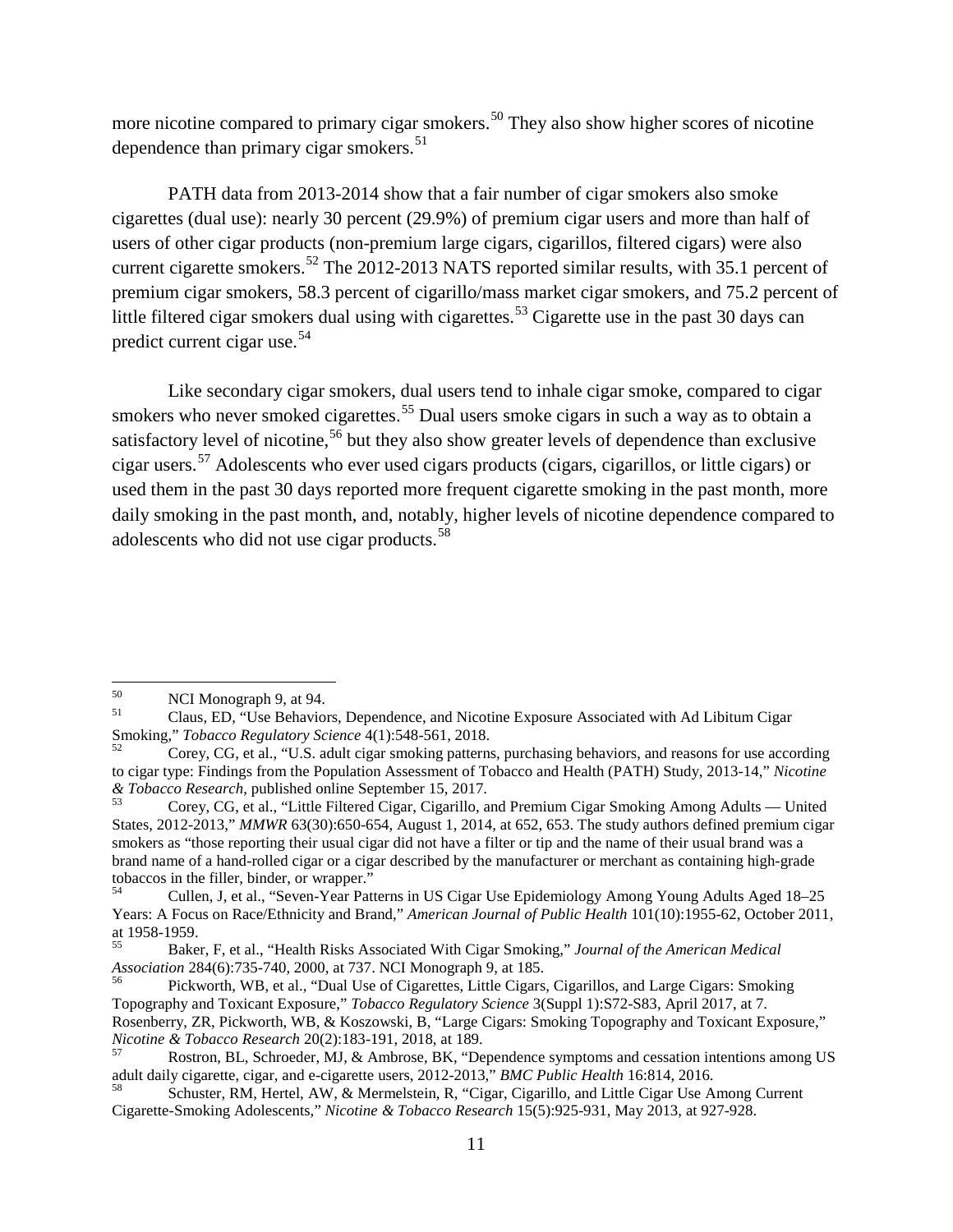# **C. Hookah (Waterpipe) Tobacco is Harmful and Addictive (***ANPRM Section A, Question 4)*

In a typical waterpipe session, smokers are subjected to up to more than twice the nicotine exposure as the smoker of a single cigarette.<sup>[59](#page-11-0)</sup> Research shows that waterpipe tobacco use is associated with nicotine dependence, including experiences of withdrawal and difficulty quitting, at least among some users.  $^{60}$  $^{60}$  $^{60}$  Given its addiction potential, waterpipe tobacco should not be excluded from a nicotine product standard.

Studies have shown that hookah smoke contains many of the toxins and carcinogens found in cigarettes.<sup>[61](#page-11-2)</sup> Some of these harmful components are in gaseous form and others are particulates. At least 82 toxicants and carcinogens have been identified in waterpipe tobacco smoke, including tobacco-specific nitrosamines (TSNAs), polycyclic aromatic hydrocarbons  $(PAHs)$ , and heavy metals.<sup>[62](#page-11-3)</sup> In addition, the aerosol contains the toxins and carcinogens from the burning of the charcoal, including carbon monoxide. A recently published meta-analysis that analyzed 17 studies of waterpipe tobacco smoking found that a single waterpipe tobacco smoking session was associated with carbon monoxide exposure equivalent to more than half a pack of cigarettes and exposure to tar equivalent to more than two full packs of cigarettes.<sup>[63](#page-11-4)</sup> None of these harmful components are eliminated by the passage of the smoke through the water and many of these harmful substances are delivered to the user's lungs.

According to the CDC, using a waterpipe to smoke tobacco poses serious health risks to smokers and others exposed to the smoke from the waterpipe tobacco.<sup>[64](#page-11-5)</sup> Waterpipe tobacco use is linked to many of the same adverse health effects as cigarette smoking, such as lung, bladder and oral cancers and heart disease.<sup>[65](#page-11-6)</sup> Other documented long-term effects include impaired

<span id="page-11-0"></span><sup>59</sup> Primack B, et al. 2016. HHS, *Prevention Tobacco Use Among Youth and Young Adults, A Report of the Surgeon General*, 2012. Eissenberg, T and Shihadeh, A., 2009. Maziak, W, et al., "CO exposure, puff topography,

<span id="page-11-1"></span>Aboaziza, E and Eissenberg, T., "Waterpipe tobacco smoking: what is the evidence that it supports

<span id="page-11-2"></span>nicotine/tobacco dependence?" Tobacco Control, published online December 9, 2014.<br>
HHS, Prevention Tobacco Use Among Youth and Young Adults, A Report of the Surgeon General, 2012.<br>
Ward, KD, et al., "The waterpipe: an emer

<span id="page-11-3"></span>i2, 2015. Sepetdijian, E, et al., "Measurement of 16 Polycyclic Aromatic Hydrocarbons in Narghile Waterpipe Tobacco Smoke," *Food and Chemical Toxicology*, 46: 1582-1590, 2008. Schubert, J., et al., "Mainstream Smoke of the Waterpipe: Does this Environmental Matrix Reveal as Significant Source of Toxic Compounds?" *Toxicology*  Letters, 205(3): 279-284, 2011. Jacob, P., et al. "Nicotine, Carbon Monoxide and Carcinogen Exposure After a Single Use of a Water Pipe," Cancer Epidemiology, Biomarkers, & Prevention, 20: 2345-2353, 2011.

<span id="page-11-4"></span>Primack B, et al. Systematic review and meta-analysis of inhaled toxicants from waterpipe and cigarette smoking. *Public Health Reports* Jan. 2016. See also, HHS, Prevention Tobacco Use Among Youth and Young Adults, A Report of the Surgeon General, 2012. Eissenberg, T and Shihadeh, A. "Waterpipe tobacco and cigarette smoking: direct comparison of toxicant exposure," *American Journal of Preventive Medicine*, 37(6): 518-523, 2009. Maziak, W, et al., "CO exposure, puff topography, and subjective effects in waterpipe tobacco smokers," *Nicotine & Tobacco Research*, 11(7): 806-811.<br><sup>64</sup> Centers for Disease Control and Prevention. "Hookahs." Available at

<span id="page-11-5"></span>

http://www.cdc.gov/tobacco/data\_statistics/fact\_sheets/tobacco\_industry/hookahs/. Accessed March 4, 2016. <sup>65</sup> HHS, *Prevention Tobacco Use Among Youth and Young Adults, A Report of the Surgeon General*, 2012.

<span id="page-11-6"></span>Knishkowy B, Amitai, Y. "Waterpipe (narghile) smoking: an emerging health risk behavior," *Pediatrics* 2005.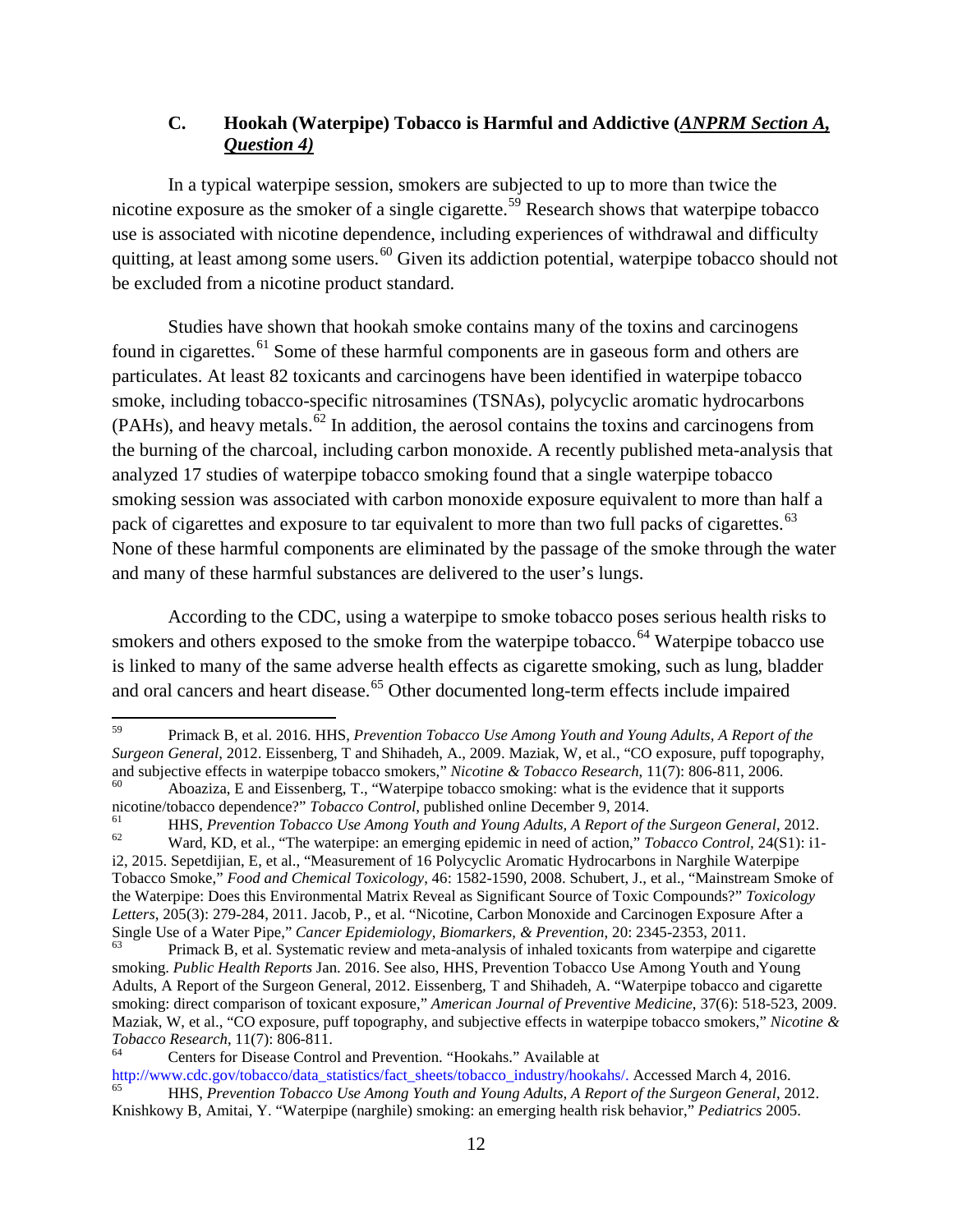pulmonary function, chronic obstructive pulmonary disease, esophageal cancer and gastric cancer.<sup>[66](#page-12-0)</sup> As a result of exposure to the dangerous chemicals in waterpipe tobacco smoke, research shows that even short-term waterpipe tobacco use is associated with acute health effects, including increased heart rate, blood pressure, reduced pulmonary function and carbon monoxide intoxication.<sup>[67](#page-12-1)</sup> In a 2015 report, the World Health Organization Study group on tobacco product regulation surveyed the research to date and corroborated these findings.<sup>[68](#page-12-2)</sup>

## **D. The rule should prohibit other changes in cigarettes that might counteract the effect of the reduction in nicotine. (***ANPRM Section B, Question 3)*

FDA notes that in addition to nicotine, other substances contained in cigarettes might also have the potential to produce dependence and be addictive and asks whether a proposed rule should establish maximum levels for such substances. It is important for FDA to establish a rule that prohibits any change in products subject to the rule that has the effect of diluting or offsetting the effect produced by the reduction in nicotine. Section 910 of the Tobacco Control Act prohibits tobacco product manufacturers from modifying tobacco products in the absence of a marketing order from FDA. Any product standard establishing a maximum level of nicotine in tobacco products should explicitly prohibit manufacturers from making other changes in a tobacco product with the effect of diluting or offsetting the reduction in dependence produced by reducing the nicotine content of such product.

## **III. Implementation Considerations**

# **A. Maximum Nicotine Level (***ANPRM Section B, Question 1***)**

When establishing a nicotine reduction level, FDA should seek a level that reduces the population harm caused by smoking. FDA should seek a level that prevents new users from developing dependence and stops the transition from experimental to regular use. The level should also reduce dependence among current users and make it easier for them to stop smoking. Because of variations in sensitivity to nicotine and the risk of dependence across individuals, to minimize the risk of dependence on a population-wide basis, FDA should set the maximum allowable nicotine at a level that produces the greatest reduction in dependence. To date, the research indicates that a nicotine content of 0.4 mg/g or less reduces dependence, taking into account the potential for individual differences in sensitivity to nicotine, and is technically feasible.[69](#page-12-3) It is critical that there be no compromise in setting the nicotine level because a higher

<span id="page-12-0"></span><sup>66</sup> El-Zaatari, ZM, et al., "Health effects associated with waterpipe smoking," *Tobacco Control*, 24(S1): i31 i43, 2015.

<span id="page-12-2"></span><span id="page-12-1"></span><sup>&</sup>lt;sup>67</sup> *Id.*<br><sup>68</sup> World Health Organization, Study Group on Tobacco Product Regulation ("TobReg"), 2015.<br><sup>69</sup> Donny, EC, et al., "Randomized trial of reduced-nicotine standards for cigarettes," *New England Journal of* 

<span id="page-12-3"></span>*Medicine*, 373: 1340-1349, 2015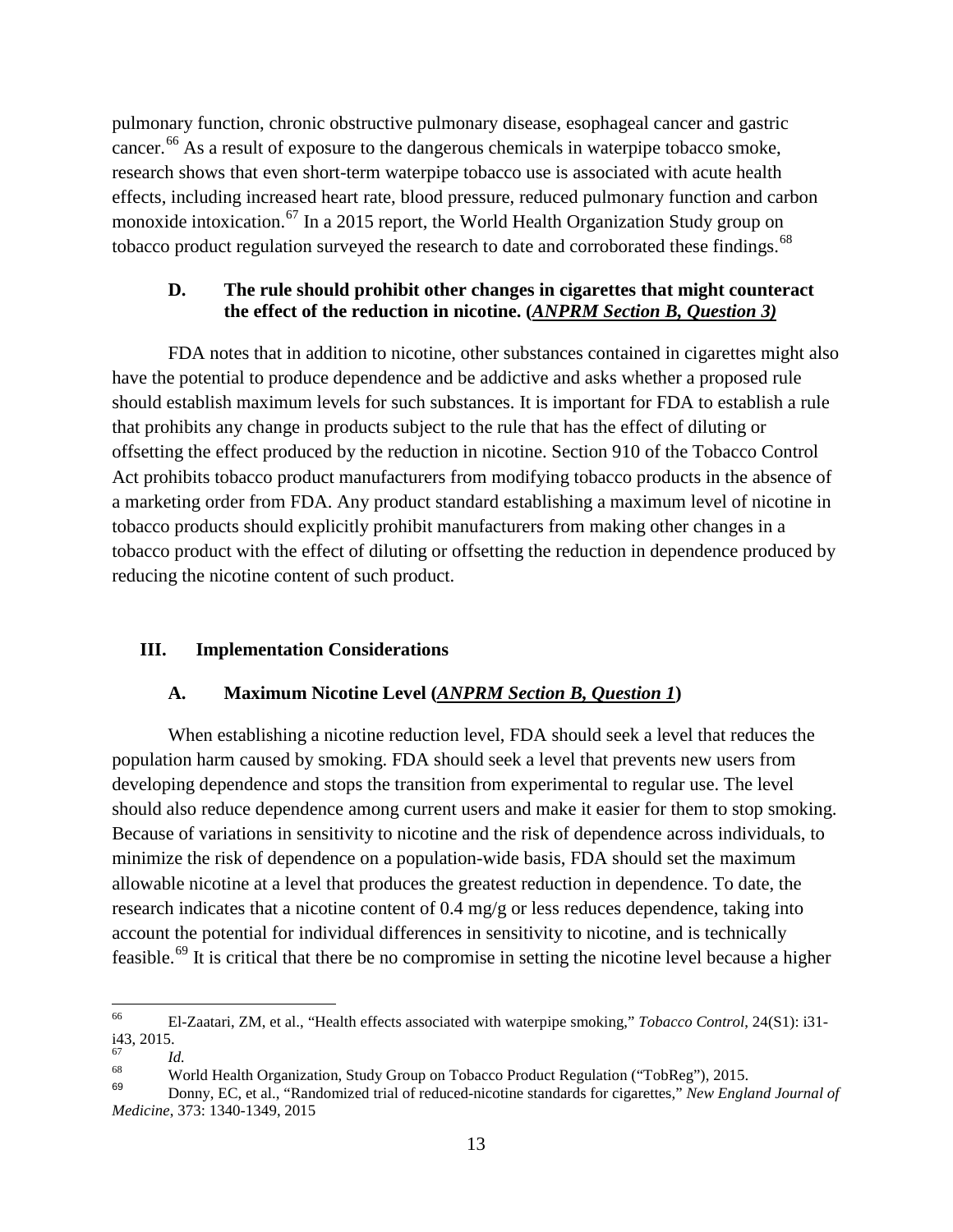nicotine level will not produce the benefits set forth by FDA and is not supported by the scientific evidence that underpins the FDA proposal.

# **B. An Immediate Nicotine Content Reduction Will Have a Larger Public Health Impact than a Gradual Reduction** *(ANPRM Section C)*

Research shows that an immediate nicotine content reduction will have a greater public health benefit than a gradual reduction in nicotine content. A 20-week randomized controlled trial of 1200 adult smokers assigned smokers to normal nicotine content cigarettes, reduced nicotine content cigarettes (0.4 mg/g), or cigarettes with the nicotine content gradually reduced over the course of the study (from 15.8 mg/g to 0.4 mg/g). The smokers in the immediate nicotine reduction condition showed greater reduction in cigarettes per day, greater decreases in measures of dependence, higher rates and duration of abstinence, and greater reductions in biomarkers of smoke exposure.<sup>[70](#page-13-0)</sup>

As the FDA noted in the ANPRM (at 11829), a stepped-down approach will likely facilitate more compensatory behavior by smokers. While VLNC cigarettes do not contain enough nicotine for compensation to be feasible, smokers may be able to compensate with intermediate-level nicotine cigarettes, smoking these products more intensely and exposing themselves to more toxicants.

Additionally, a stepped-down approach prolongs the implementation process and is more burdensome on farmers and manufacturers who will have to adjust to multiple nicotine content standards. Finally, this prolonged process increases the opportunities for consumers to stockpile cigarettes.

Given the stronger evidence for cessation for an immediate reduction approach and the greater implementation challenges of a stepped-down approach, it is clear that an immediate reduction in nicotine content is preferable.

# **C. Reducing the Nicotine Content of Combustibles Will Not Lead to Compensation (***ANPRM Section F, Question 4***)**

One potential concern about reducing the nicotine level in cigarettes is that smokers may smoke more cigarettes or inhale smoke more deeply in order to obtain the nicotine fix they are accustomed to ("compensatory smoking"), which would have the unintended consequence of exposing them to even more harmful constituents. However, research to date shows that smokers in fact do not compensate in this manner when nicotine content is reduced to very low levels.<sup>[71](#page-13-1)</sup>

<span id="page-13-0"></span><sup>70</sup> Hatsukami, D. *Opening Session: Presidential Symposium Reducing Nicotine Content in Cigarettes: A Discussion of the Evidence and Policy Implications Panel Discussion*. Society for Research on Nicotine and Tobacco Annual Meeting, 2018.

<span id="page-13-1"></span><sup>71</sup> See e.g., Donny, EC, et al., "Randomized trial of reduced-nicotine standards for cigarettes," *New England Journal of Medicine*, 373: 1340-1349, 2015. Hatsukami, DK, et al., "Compensatory smoking from gradual and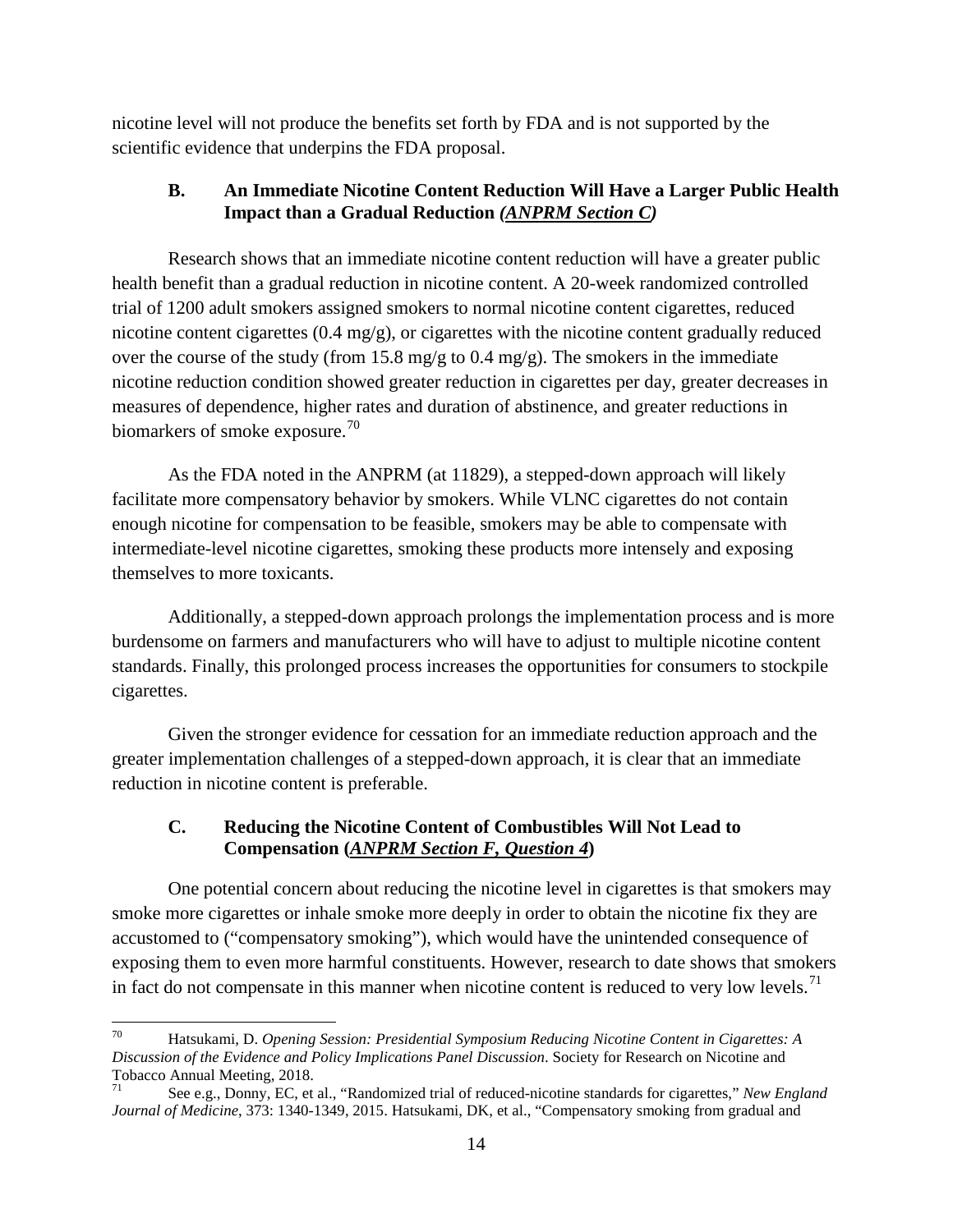One study that examined the number of cigarettes smoked per day (CPD), carbon monoxide exposure and cotinine levels among smokers while they smoked reduced nicotine content cigarettes, found significant decreases in CPD and cotinine levels and a decrease (nonsignificant) in carbon monoxide exposure compared to when they smoked their usual brand, which suggests minimal, if any, compensatory smoking.<sup>[72](#page-14-0)</sup> Similarly, a randomized clinical trial that compared outcomes from reduced nicotine cigarettes to standard nicotine cigarettes found that smokers of reduced nicotine cigarettes inhaled less smoke per cigarette, smoked fewer cigarettes and did not have a significant increase in the level of expired carbon monoxide, indicating that smokers did not compensate for the reduction in nicotine by increasing their smoking behavior.<sup>[73](#page-14-1)</sup> Substantially reducing nicotine in the tobacco makes it almost impossible for smokers to compensate for the lower nicotine level by smoking more cigarettes, taking more puffs on the cigarette, or inhaling more deeply.

#### **D. FDA Must Counter Misperceptions about the Harms of Reduced Nicotine Products (***ANPRM Section, B Question 4***)**

Reducing the nicotine content of tobacco products will not render them harmless; in fact, products with lower nicotine levels will remain harmful and deadly. While nicotine is the primary addictive agent in cigarettes and is not benign, the overwhelming health consequences of smoking come from the more than 7,000 chemicals and 69 cancer-causing agents produced from combusted cigarettes.[74](#page-14-2)

Some studies of adult smokers have shown that they perceive lower nicotine cigarettes to be less harmful than average cigarettes, incorrectly linking nicotine content with risk for smoking-related disease. For example, a 2015-2016 nationally representative survey found that nearly half (47.1%) of smokers thought that smoking VLNC cigarettes would be less likely to cause cancer than smoking regular cigarettes. [75](#page-14-3) 2015 data from the FDA's nationally representative Health Information National Trends Survey (HINTS) found that three-quarters of people either did not know the relationship between nicotine and cancer (24%) or incorrectly believe that nicotine causes cancer (49%). It also found that 30 percent of respondents thought

l

immediate reduction in cigarette nicotine content," *Cancer Epidemiology, Biomarkers & Prevention*, 24: 472-476, 2015. Benowitz, NL, et al., "Smoking behavior and exposure to tobacco toxicants during 6 months of smoking progressively reduced nicotine content cigarettes," *Cancer Epidemiology, Biomarkers & Prevention ,* 21: 761-769, 2012.Hatsukami, DK, et al., "Nicotine reduction revisited: science and future directions," *Tobacco Control*, 19: e1- 10, 2010. Hatsukami, DK, et al., "Reduced nicotine content cigarettes: effects on toxicant exposure, dependence and cessation," *Addiction*, 105: 343-355, 2010.

<span id="page-14-0"></span>Hatsukami, DK, et al., "Compensatory smoking from gradual and immediate reduction in cigarette nicotine content," *Cancer Epidemiology, Biomarkers & Prevention*, 24: 472-476, 2015.

<span id="page-14-1"></span><sup>73</sup> Donny, EC, et al., "Randomized trial of reduced-nicotine standards for cigarettes," *New England Journal of Medicine*, 373: 1340-1349, 2015.<br><sup>74</sup> HHS, *The Health Consequences of Smoking—50 Years of Progress, A Report of the Surgeon General*,

<span id="page-14-2"></span><sup>2014,</sup> [http://www.surgeongeneral.gov/library/reports/50-years-of-progress/.](http://www.surgeongeneral.gov/library/reports/50-years-of-progress/) *A Report of the Surgeon General*,<br><sup>75</sup> Byron, JM, et al., "Public misperception that very low nicotine cigarettes are less carcinogenic," *Tobacco* 

<span id="page-14-3"></span>*Control*, published online January 23, 2018.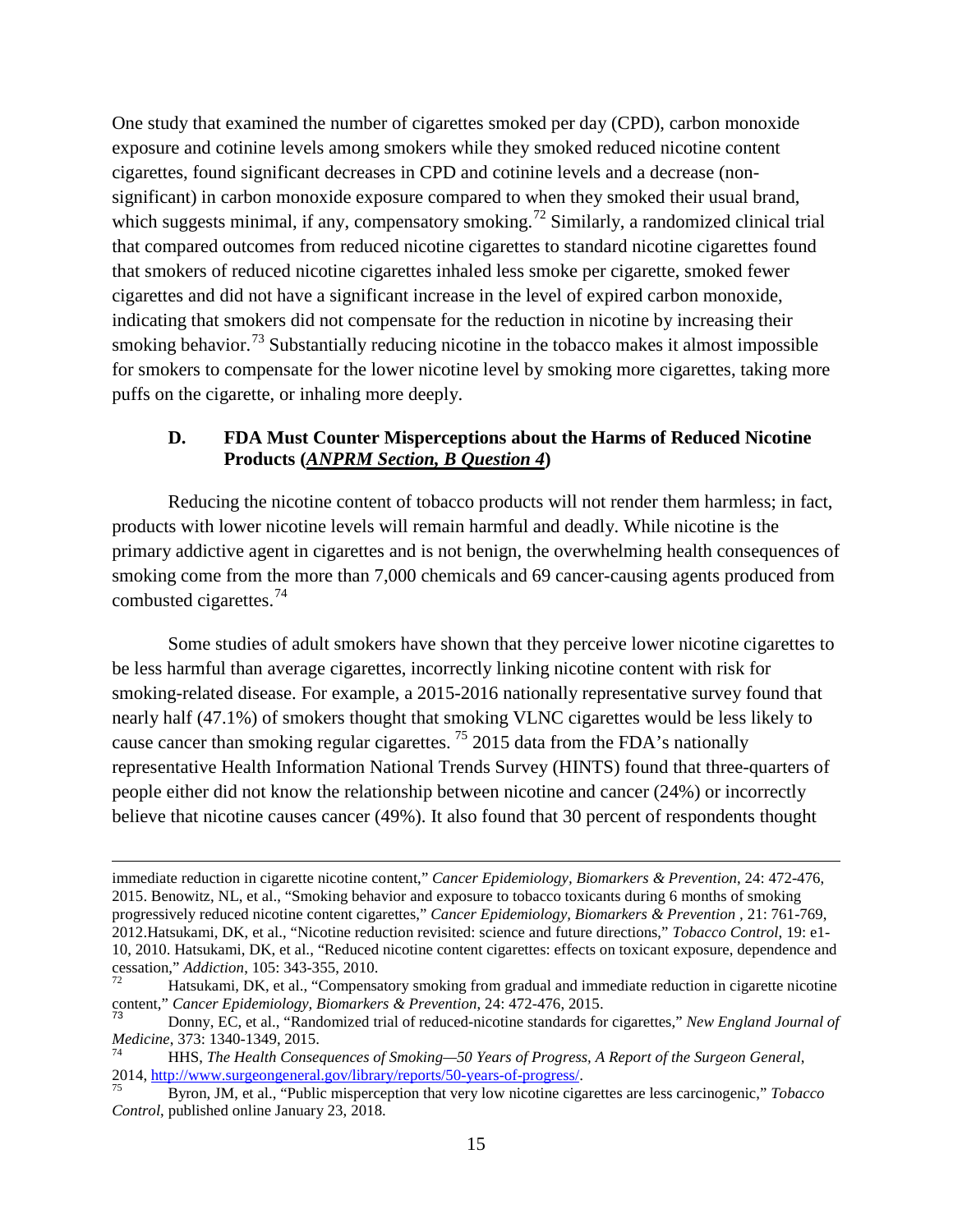that VLNC were less harmful than regular cigarettes.<sup>[76](#page-15-0)</sup> In research trials, smokers assigned to use VLNC cigarettes also perceive them to be less harmful.<sup>[77](#page-15-1)</sup>

It is critical for the FDA to carefully regulate the marketing of these products, and precede a nicotine reduction policy with public education campaigns to ensure adequate communication about the health risks of these products so as to not encourage non-smokers to experiment. Smokers should be encouraged to quit completely and be educated about the most effective ways to quit successfully.

While much of the public misunderstanding of the health effects of nicotine is to attribute undue heath risk to nicotine, FDA also needs to be careful not to go too far in the other direction. While the most prominent concern about nicotine is its addictive impact, and approved nicotine replacement therapy (NRT) products have demonstrated that at low levels in carefully calibrated doses, nicotine is not the cause of serious disease, nicotine is not benign and the health impact of its long term use at higher levels is not well understood.

#### **IV. Technical Achievability**

# **A. Reducing Nicotine in Cigarettes is Technologically Feasible (***ANPRM Section E***)**

Research demonstrates that reducing nicotine content in cigarettes to minimally or nonaddictive levels is technologically feasible. Further, as noted in the ANPRM (at 11830-11832), there is a wide range of techniques available to reduce nicotine content. As FDA notes, more than 96 percent of nicotine can be successfully extracted while achieving a product that was "subjectively rated as average in smoking characteristics."[78](#page-15-2) Moreover, the FDA's discussion in the ANPRM identifies several chemical extraction techniques that have been used successfully to reduce the nicotine level in cigarette tobacco (ANPRM, at 11831.)

Tobacco farmers and cigarette manufacturers can reduce the nicotine content of cigarette tobacco by using existing lower-nicotine tobacco plant varieties, creating new plant varieties through genetic manipulation, using tobacco leaves from certain parts of the plant that contain

<span id="page-15-0"></span> $^{76}$  O'Brien, EK, et al., "U.S. adults' addiction and harm beliefs about nicotine and low nicotine cigarettes,"<br>*Preventive Medicine*, 96: 94-100, 2017.

<span id="page-15-1"></span>*Penlinger-Apte, RL, et al., "Low nicotine content descriptors reduce perceived health risks and positive* cigarette ratings in participants using very low nicotine content cigarettes," *Nicotine & Tobacco Research*, published online January 18, 2017. Pacek, LR, et al., "Perceived nicotine content of reduced nicotine content cigarettes is a correlate of perceived health risks," *Tobacco Control*, published online July 22, 2017. 2017.<br><sup>78</sup> 83 Fed. Reg. at 11826, citing Grubbs et al, "Process for Removal of Basic Materials," Patent No.

<span id="page-15-2"></span><sup>5,018,540,</sup> May 28, 1991.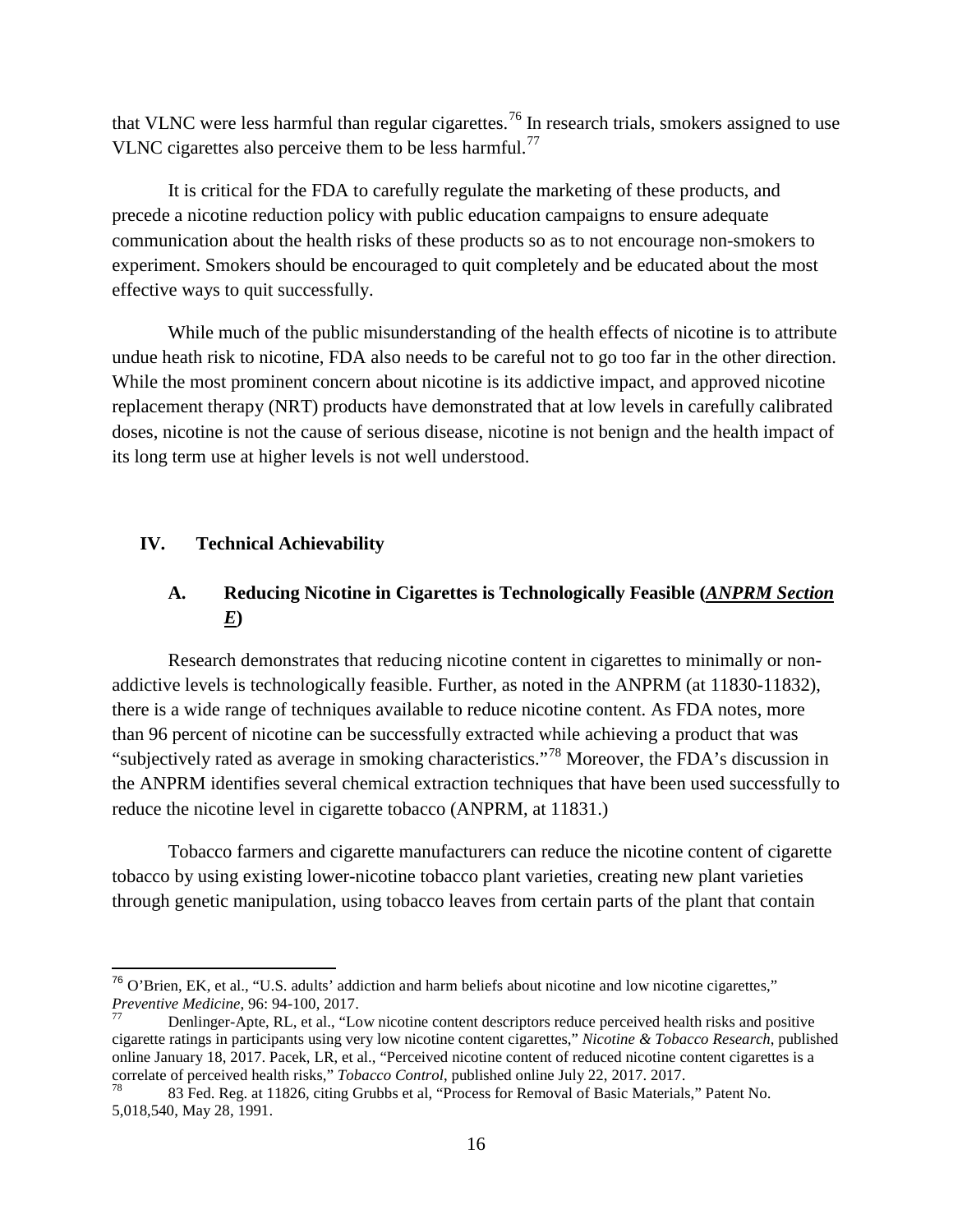lower nicotine content, or using extraction technology to remove nicotine from tobacco during the manufacturing process.<sup>[79](#page-16-0)</sup>

In fact, tobacco companies have already demonstrated their proficiency in reducing the nicotine level of cigarettes.<sup>[80](#page-16-1)</sup> In the 1980s-1990s, Philip Morris produced three brands of lownicotine cigarettes: Merit De-Nic, Benson & Hedges De-Nic and Next. Vector Tobacco introduced Quest, a low-nicotine cigarette, in 2003. The tobacco manufacturer,  $22<sup>nd</sup>$  Century, currently produces Spectrum, a very low nicotine U.S.-grown tobacco cigarette, which is currently used in government-funded clinical research studies. Reducing nicotine content in cigarettes to minimally or non-addictive levels is also consistent with several tobacco companies' purported missions of shifting away from combustible tobacco products by "transforming tobacco" (R.J. Reynolds)<sup>[81](#page-16-2)</sup> and investing in a "smoke-free future" (Philip Morris).<sup>[82](#page-16-3)</sup>

The tobacco industry's own documents also show that the industry has a long history of manipulating nicotine levels in cigarettes to make them *more* addictive. Internal company documents from as far back as the 1950s expose the tobacco industry's extensive research on the importance of nicotine and how best to deliver nicotine to smokers and optimize its effects.<sup>[83](#page-16-4)</sup> The documents demonstrate that they have known for decades that the key to their business is creating and sustaining dependence on nicotine, and they have purposely designed their products to do this effectively and efficiently. As U.S. District Judge Gladys Kessler concluded in her landmark 2006 civil racketeering judgment against the major cigarette manufacturers, U.S. v. Philip Morris, Inc.,

". . . [C]igarette company defendants researched, developed, and implemented many different methods and processes to control the delivery and absorption of the optimum amount of nicotine which would create and sustain smokers' addiction. These methods and processes included, but were not limited to: altering the physical and chemical make-up of tobacco leaf blends and filler; maintaining or increasing the nicotine to tar ratio by changing filter design, ventilation and air dilution processes, and the porosity and composition of filter paper; altering smoke pH by adding ammonia to speed nicotine absorption by the central nervous system; and using other additives to increase the potency of nicotine."<sup>[84](#page-16-5)</sup>

<span id="page-16-0"></span> $^{79}$  Tengs, T.O., et al., "The AMA proposal to mandate nicotine reduction in cigarettes: a simulation of the population health impacts," *Preventive Medicine*, 40: 170-180, 2005.

<span id="page-16-1"></span>Cigarettes with reduced nicotine are often referred to as reduced-nicotine cigarettes, very low nicotine content (VLNC) cigarettes, and de-nicotinized cigarettes.<br><sup>81</sup> RJ Reynolds, "Our vision: We will achieve market leadership by transforming the tobacco industry,"

<span id="page-16-2"></span>accessed August 8, 2017, http://www.rjrt.com/transforming-tobacco/our-mission-and-vision/.<br><sup>82</sup> Philip Morris, "Our Manifesto: Designing a Smoke-Free Future," Accessed August 8, 2017,

<span id="page-16-3"></span>[https://www.pmi.com/who-we-are/designing-a-smoke-free-future.](https://www.pmi.com/who-we-are/designing-a-smoke-free-future)<br><sup>[83](https://www.pmi.com/who-we-are/designing-a-smoke-free-future)</sup> Wayne, GF & Carpenter, CM, "Tobacco Industry Manipulation of Nicotine Dosing," *Handbook of* 

<span id="page-16-5"></span><span id="page-16-4"></span>*Experimental Psychology* (192):457-85, 2009.<br><sup>84</sup> U.S. v. Philip Morris, USA, Inc., 449 F. Supp. 2d at 383-84 (D.D.C. 2006).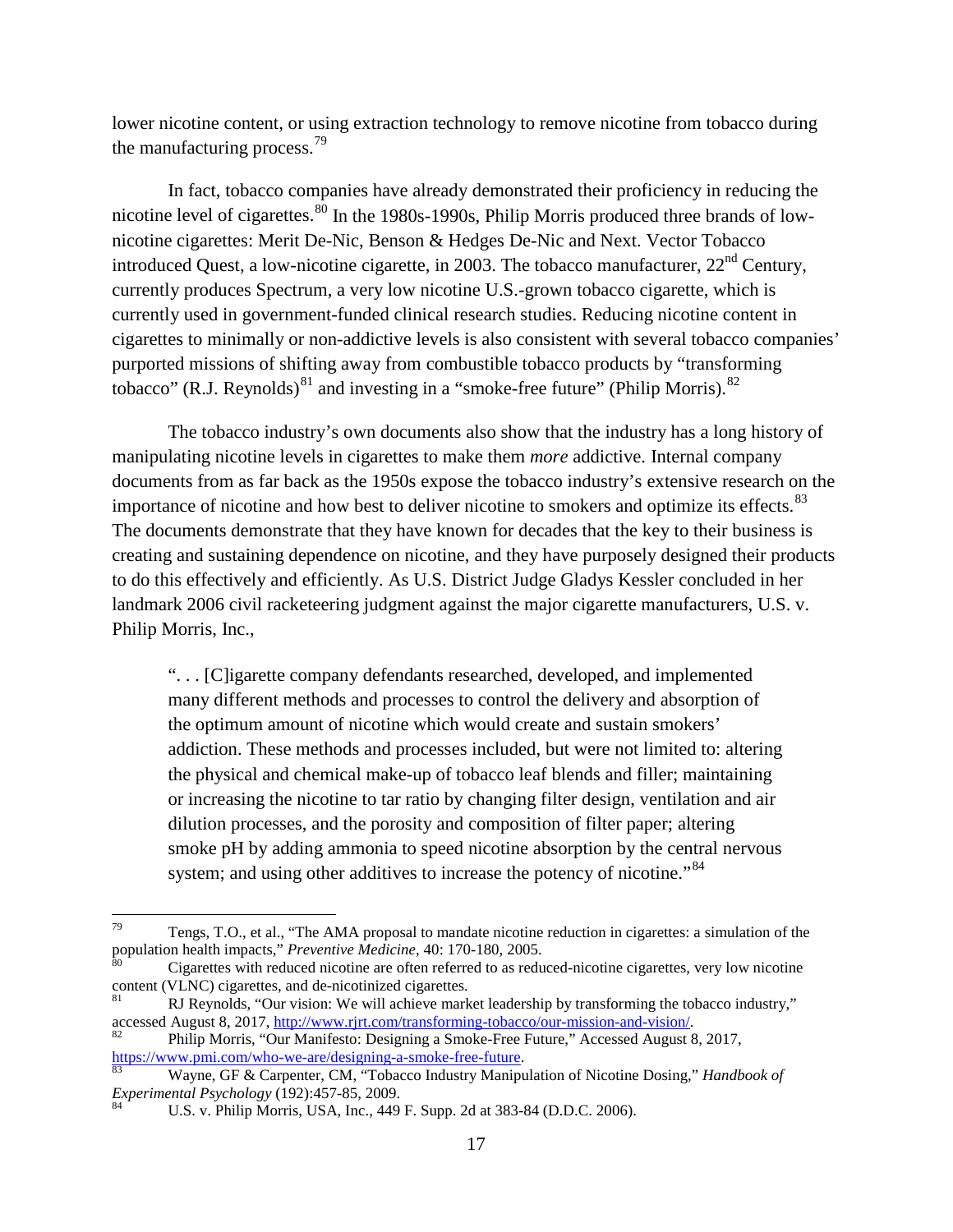Finally, producing reduced-nicotine tobacco for other combusted tobacco products should be no more difficult than producing it for cigarettes.

#### **B. FDA Should Make the Effective Date of the Rule as Early as Possible. (***ANPRM Section E, Question 5***)**

The enormous public health benefits that would result from this rule should not be postponed any longer than absolutely necessary. Postponing the effective date of the rule only means that many hundreds of thousands of smokers and prospective smokers will unnecessarily have their lives shortened by an addiction that this rule could have prevented.

As indicated above, tobacco product manufacturers are already capable of extracting nicotine from tobacco and producing VLNC cigarettes. Growing low-nicotine tobacco is only one of several methods of complying with the standard. Thus, a tobacco product standard calling for a nicotine level to be set at non-addictive levels does not necessarily require "substantial changes to the methods of farming domestically grown tobacco;" thus, the statute does not require FDA to postpone the effective date of such a standard until two years after promulgation of the rule. Moreover, industry participants will have been on notice for a significant period of time that such a requirement would be imposed and prudent companies would have been making plans to comply with such a standard. Therefore, in no event should the implementation period be more than the one-year period contemplated for all product standards under Section 907 of the Tobacco Control Act.

Tobacco product manufacturers will no doubt make self-serving claims about how difficult, expensive, and time-consuming it would be to implement such a standard. FDA should view such claims skeptically given the clear economic interest the industry has in resisting or postponing measures designed to shrink the market for a highly profitable product. The public health benefits that will be gained from implementing the rule, however, make it imperative to make the rule effective as soon as possible. These benefits far outweigh the compliance costs the industry will experience.

It is also important for the rule to be applied simultaneously to all manufacturers. The continued availability of combusted products containing conventional levels of nicotine would undermine the effectiveness of the regulatory strategy and would create an opportunity for exempted manufacturers to earn windfall profits by continuing to supply high-nicotine level cigarettes. Manufacturers should not be enabled to undercut the effectiveness of important public health initiatives merely because they are small.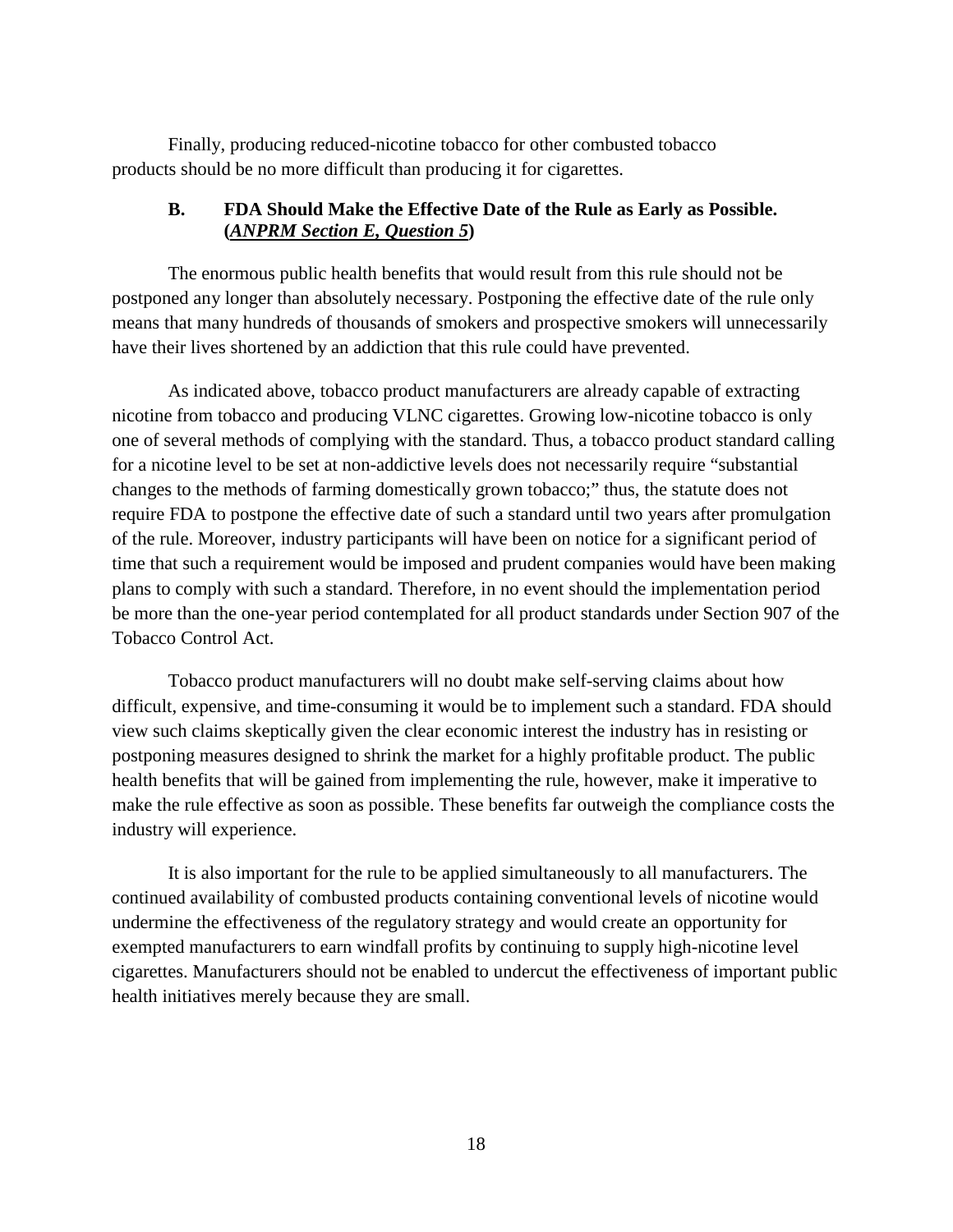# **C. Manufacturers, Distributors, and Retailers Should Not Be Allowed to Sell Off Existing Nonconforming Inventories. (***ANPRM Section E, Question 6***)**

Products currently on the market are both deadly and highly addictive. The public health imperatives that provide the foundations for replacing these products with VLNC cigarettes are inconsistent with permitting the continued sale of non-conforming inventories beyond the effective date of the rule. The presence of non-conforming product on the market after the effective date of the rule will only dilute the effectiveness of the rule and provide a wholly unjustified windfall to companies that have stockpiled an inventory in anticipation of its promulgation. Moreover, there is no unfairness to industry participants in prohibiting the sale of such inventories after the effective date of the rule. As noted above, all industry participants will have had a substantial period of prior notice of the promulgation of such a rule and will have had many opportunities to make arrangements to deal with the consequences.

In addition, permitting industry participants to sell off existing non-conforming inventories would create a massive incentive for companies to accumulate large inventories in the anticipation that they would be able to extract windfall profits from the sale of such products after the rule becomes effective.

Moreover, it is unlikely that any industry participants will be left with substantial inventories of nonconforming products. Current smokers are likely to buy up any available inventories of such products prior to the effective date of the rule. Thus, permitting industry participants at any level to sell off existing nonconforming inventories is not only contrary to the policies that underlie adoption of the rule, but is also wholly unnecessary to address any legitimate interest that a seller of tobacco products might have.

# **D. FDA Should Require a Standard Method of Product Testing to Analyze Nicotine Levels. (***ANPRM, Section D, Question 6***)**

FDA asks whether, if it issues a product standard, it should require a standard method of product testing to analyze the nicotine levels in products subject to the standard. Adoption of a standard method of product testing would be helpful to ensure that all products are subject to the same standard and that the standard is actually being adhered to. FDA correctly observes that, "it is critical that the results from the test method used demonstrate a high level of specificity, accuracy, and precision in measuring a range of nicotine levels across a wide variety of tobacco blends and methods."<sup>[85](#page-18-0)</sup> In addition, FDA should require manufacturers to sample their products in a consistent manner to ensure that products do not contain excess levels of nicotine and to test each manufactured batch to ensure compliance.

<span id="page-18-0"></span><sup>85</sup> 83 Fed. Reg. at 11820.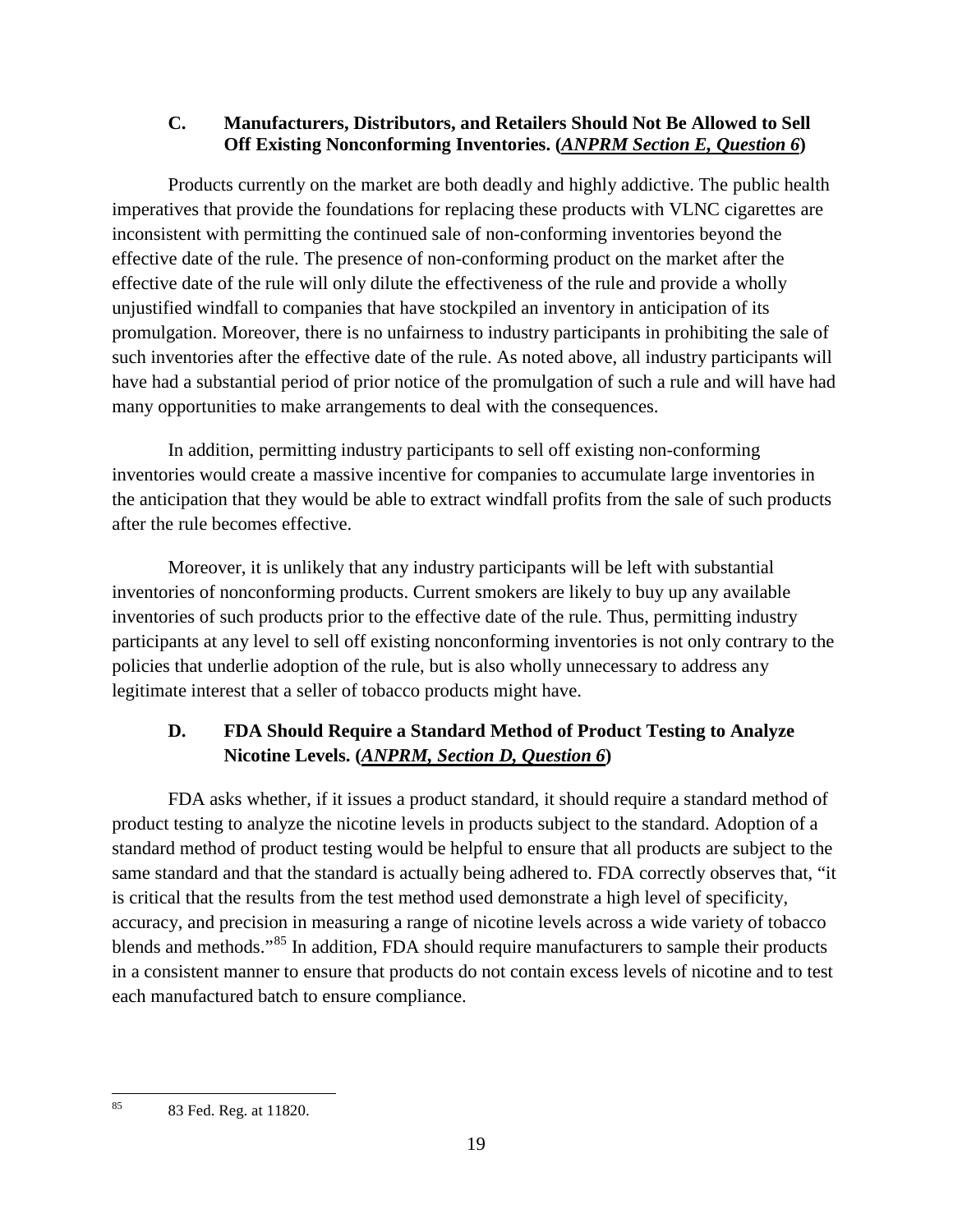# **V. Possible Countervailing Effects**

# **A. The Product Standard Should Prohibit the Sale or Distribution of Liquid Nicotine or Any Other Tobacco Product Designed to Supplement the Nicotine Content of Combusted Tobacco Products. (***ANPRM Section F, Question 2***)**

FDA should assess the extent to which it would be feasible for smokers to supplement the nicotine content of combusted tobacco products through the use of liquid nicotine or another tobacco product. If such supplementation is feasible in a substantial number of cases, FDA should include in the rule a prohibition on the sale or distribution of liquid nicotine or any other tobacco product designed to supplement the nicotine content of combusted tobacco products.

# **B. Illicit Trade (***ANPRM Section F, Questions 3, 6, 7, 9***)**

These comments incorporate by reference the Comments filed by the undersigned organizations in Docket No. FDA-2018-N-0529, "Draft Concept Paper: Illicit Trade in Tobacco Products After Implementation of a Food and Drug Administration Product Standard," 83 Fed. Reg. 11754 (March 16, 2018).

# **VI. Other Considerations**

## **A. The Potential Consumer Surplus or Utility Loss from the Removal of Nicotine from Combusted Tobacco Products is Minimal in Light of the Availability of Other Sources of Nicotine and the Continued Availability of Tobacco Products. (***ANPRM, Section G, Question 2***)**

The measurement of consumer surplus or utility loss in the context of the regulation of an addictive product, such as cigarettes, has been the subject of considerable debate. In 2014, a group of distinguished health economists presented to the U.S. Department of Health and Human Services and subsequently published a proposed formulation for the measurement of such consumer surplus or utility loss in this context.<sup>[86](#page-19-0)</sup> After citing the fact that the large majority of smokers started smoking before the legal purchase age, regret the fact that they had started smoking and become addicted, and wished they could quit, the paper concluded:

"Indeed, the data strongly suggest that many smokers do not find smoking pleasurable, and that they derive little consumer surplus from smoking. Instead, most are struggling with or avoiding the withdrawal they would experience if they were able to stop smoking

<span id="page-19-0"></span><sup>86</sup> Chaloupka FJ, et al., "An Evaluation of the FDA's Analysis of the Costs and Benefits of the Graphid Warning Label Regulation," *Tobacco Control*, 24:112-119, 2015.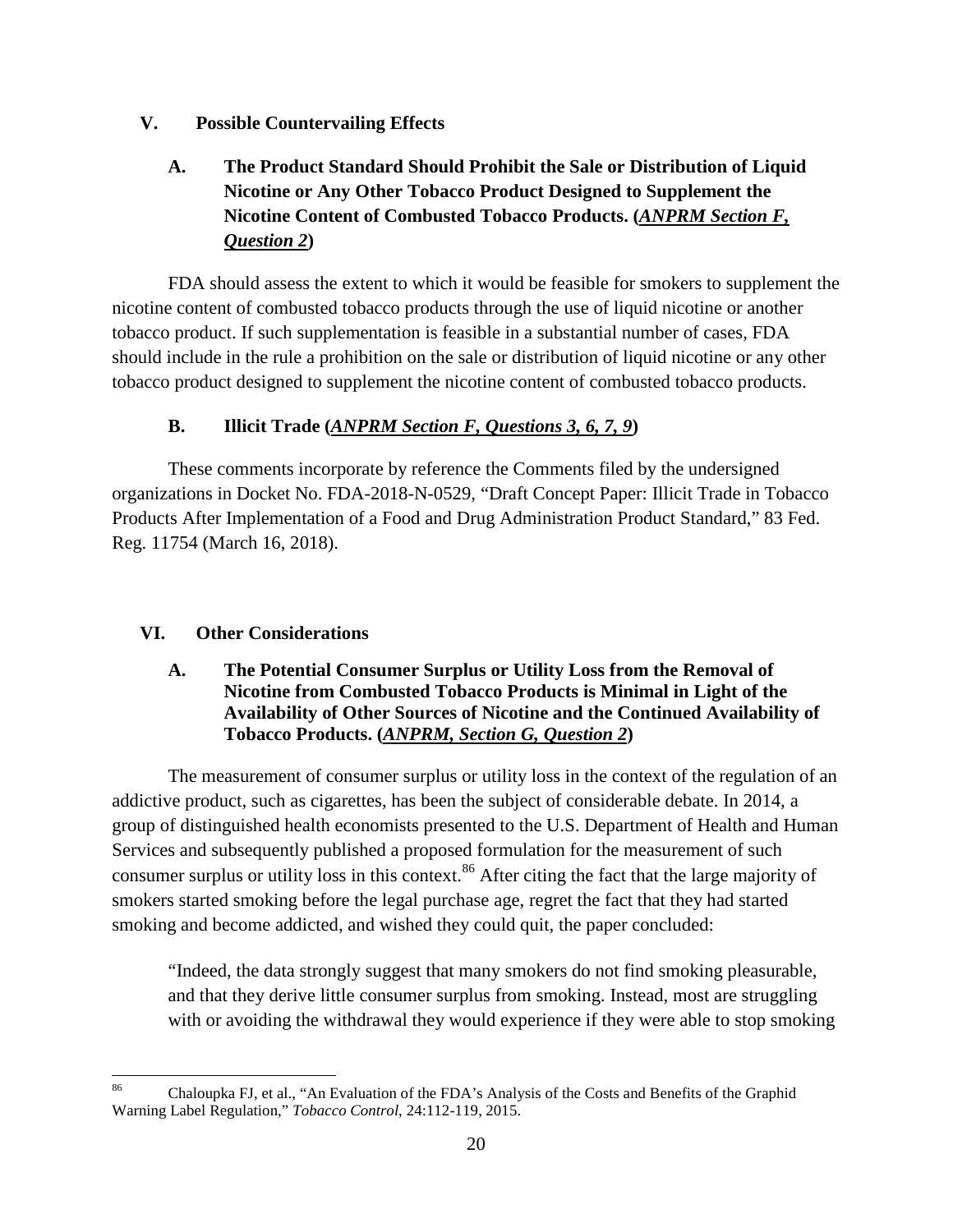and break an addiction they regret having ever started, facing psychological costs from being addicted and lacking the self-control to quit."<sup>[87](#page-20-0)</sup>

Accordingly, the paper recommended that, "nearly all of the lost pleasure from tobacco use, as represented by conventionally measured consumer surplus, should not be included as a cost in FDA analysis of the economic impact of its tobacco regulations."<sup>[88](#page-20-1)</sup> To the extent that measurement of consumer surplus or utility loss is required in the evaluation of regulations involving tobacco products, the undersigned organizations urge FDA to adopt the methods described in that paper.

In this case, there are further reasons why consumer surplus or utility loss, to the extent the concepts are relevant at all, would be minimal. If it is true that smokers smoke in order to obtain nicotine (an underlying premise of a nicotine products standard), to the extent that nicotine will remain available to them in other forms, either through appropriately regulated ecigarettes, NRT products, or otherwise, means that the "pleasure" of receiving nicotine is not being denied to them. To the extent that these product satisfy the need for nicotine, there is no "lost pleasure." Moreover, to the extent that smokers can satisfy the need for nicotine at a far lower cost to their health indicates that individual smokers will realize a large net economic gain.

Moreover, cigarettes and other combusted tobacco products will remain available for sale. To the extent that smokers derive pleasure from smoking apart from satisfying their need for nicotine, they will continue to be able to purchase cigarettes and other combusted products. Having access to both nicotine and combusted tobacco products, it is questionable whether smokers will experience any loss of consumer surplus, even assuming that such surplus is generated by smoking.

# **B. FDA Should Consider Externalities, Such as the Reduction in Secondhand Smoke, in Evaluating the Consequences of the Rule (***ANPRM Section G, Question 6***)**

If, as expected, a product standard reducing the level of nicotine in cigarettes and other combusted products substantially reduces the number of cigarettes and other combusted tobacco products smoked, there will be a corresponding reduction in environmental tobacco smoke and in the death and disease resulting from non-smokers' exposure to such smoke. FDA estimates that from 2005 to 2009, an estimated 7,330 lung cancer and 33,950 heart disease deaths were attributable to secondhand smoke and that secondhand tobacco smoke causes premature death and disease in children and adults who do not smoke.<sup>[89](#page-20-2)</sup> It is apparent that a reduction in environmental tobacco smoke would reduce the burden of death and disease for non-smokers and provide a substantial public health benefit. Any analysis of the effects of such a rule should

<span id="page-20-0"></span>

<sup>87</sup> *Id.* <sup>88</sup> *Id.*

<span id="page-20-2"></span><span id="page-20-1"></span><sup>89</sup> 83 Fed. Reg. at 11825.